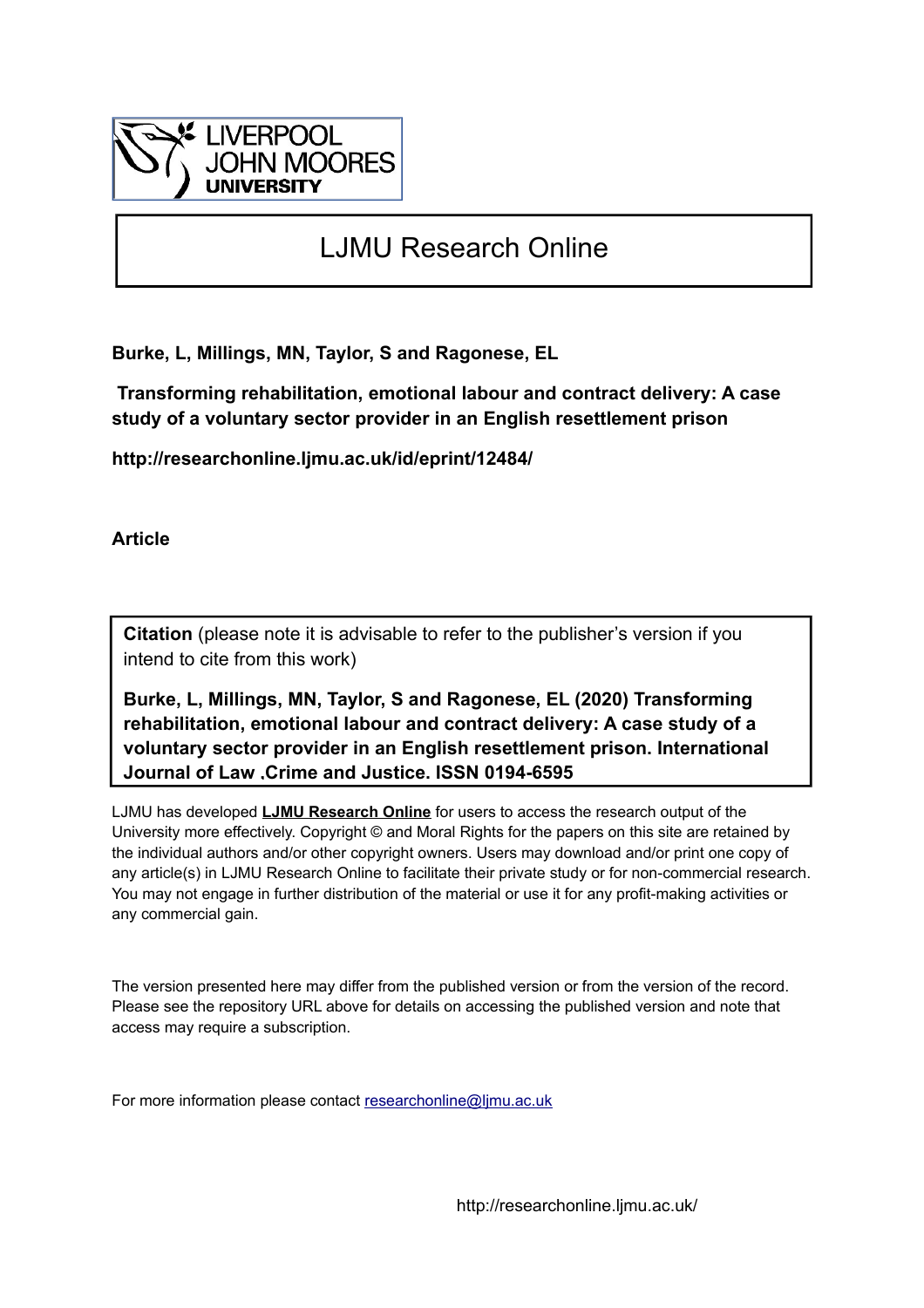#### **Title**

Transforming Rehabilitation, emotional labour and contract delivery: A case study of a voluntary sector provider in an English resettlement prison.

## **Key Words**

Transforming Rehabilitation, emotional labour, resettlement, prison, voluntary sector, probation

#### **Abstract**

In 2019, the UK government announced a scaling back of changes enacted under the Transforming Rehabilitation (TR) agenda introduced in 2013. In doing so, it seemingly reversed key criminal justice policies surrounding the management and supervision of those subject to penal and community sanctions, which had drawn fierce criticism due to its financial and systematic failings. This article speaks to a small but growing body of literature concerned with the professional damage induced by this failed 'rehabilitation revolution' for practitioners (see Robinson et al., 2016; Millings et al., 2019b; Tidmarsh, 2019), through a sharpened focus on a small group of actors brought into the sector through out-sourcing and sub-contracting. Our findings are primarily based on observational and semistructured interviews conducted with 11 staff employed by a Voluntary Sector Provider (VSP) working in a Category B resettlement prison during this period of profound change. Through the lens of emotional labour theory (Hochschild, 1983) we identify three themes; *operational legitimacy*; *practice proficiency*; and *professional well-being* - to make sense of VSP worker's experience of policy reform under Transforming Rehabilitation. In doing so we contend that working in such fraught conditions, and the excesses of emotional labour involved, can potentially compromise both the integrity and efficiency of service delivery.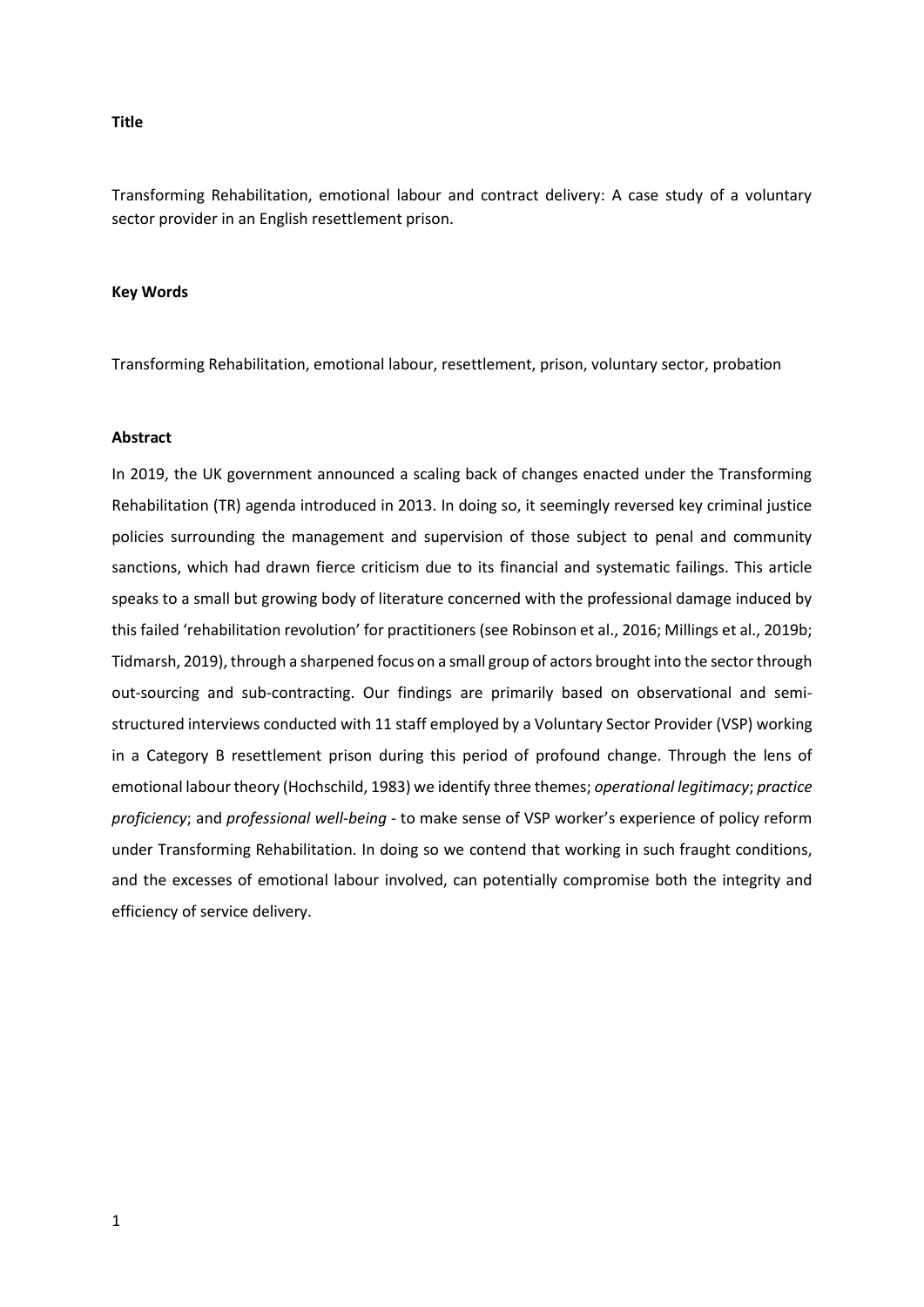### **Introduction**

In 2019, the UK government announced a scaling back of changes enacted under the Transforming Rehabilitation (TR) agenda introduced in 2013. In doing so, it seemingly reversed key criminal justice policies surrounding the management and supervision of those subject to penal and community sanctions, which had drawn fierce criticism due to its financial and systematic failings. This paper speaks to a small but growing body of literature concerned with the professional damage induced by this failed 'rehabilitation revolution' for practitioners (see Robinson et al., 2016; Millings et al., 2019b; Tidmarsh, 2019), through a sharpened focus on actors brought into the sector through out-sourcing and sub-contracting. The increased involvement in service delivery by voluntary sector organisations (sub-contracted by larger private and voluntary sector providers) was a key strand of the original TR reform programme, particularly within the context of delivering resettlement services to those leaving prison. Our study explores the experience of a voluntary sector provider (VSP) in one case study prison during this period of profound change. Using emotional labour theory to help frame the prevailing and routine challenges faced by VSP workers, what we find is that the failure to establish settled working structures, to develop clear communication channels, and to harmonise working practices left participants feeling particularly vulnerable and their status as 'partners' threatened. Whilst ours is a modest case study, we feel it does align with the wider evidence of how challenging voluntary sector partners have found operating within a landscape shaped by TR (see HMIP 2018, National Audit Office 2016).

The article will firstly set the context and identify how TR posited a role for small, local enterprises, through to nationwide voluntary organisations like Shelter and St Giles Trust - experienced in working with marginalised populations – to engage individuals in new novel ways. VSP partners were encouraged to work with statutory partners to innovate practice delivery and where projects were deemed to 'work' – in the sense of evidencing reduced reoffending - they would be rewarded through 'payment by results'. Anxieties around the vulnerability of voluntary sector organisations operating alongside large multi-national organisations (like Interserve and Sodexo) were addressed by government commitments to develop protective mechanisms. In the language of emotional labour theory, VSP partners were being immersed within more formal partnership roles where they needed to 'boundary span' (Williams, 2007) in simultaneously building trust with service users, statutory criminal justice partners and commissioners. Not only that, but the efforts made by the VSP to secure individual and collective legitimacy had to be especially diplomatic and courteous given the conditions of uncertainty and volatility created by TR and needing to engage probation partner agencies coming to terms with profound change (Vargas, 2016; Robinson et al., 2017).

2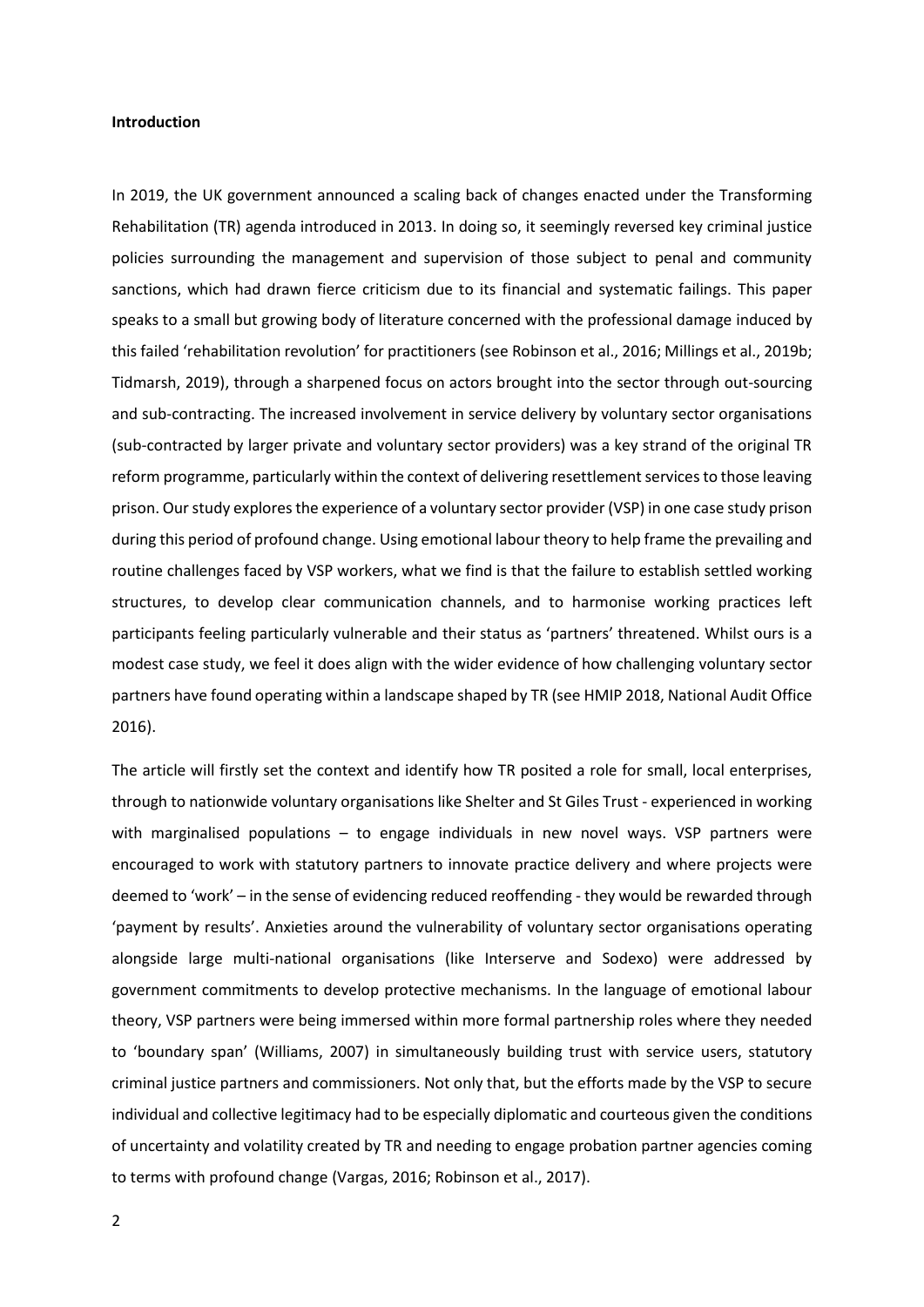However, by the late summer of 2018, a succession of official reviews had identified the failure of the TR reforms to generate discernible impacts on offending behaviour and raised serious concerns about the amount of funding the reform agenda had consumed to date, and the future resource commitments required to make the arrangements sustainable. Chief amongst a series of concerns was the reduced involvement of the voluntary sector in offender management. Far from being a driving influence at the core of a mixed provider landscape, the evidence indicated that many voluntary sector organisations had found difficulty operating within, and adapting to, the TR landscape. Whether they had successfully aligned to larger probation providers or not, many organisations reported fairing worse since the introduction of reforms.

Having mapped out the methods we used – and identified this study as part of a wider project concerned with implementing and delivering rehabilitation reforms in criminal justice – we then use the analytical lens of emotional labour to help us scrutinize and narrate why the operational climate encountered by our VSP workers was so challenging. Conceptually, 'emotional labour' draws attention to the role of human emotions in organisational life, their centrality to workplace experiences, and their inferences for feelings of meaning and belonging (Elfenbein, 2007). It provides understanding of how workers employ and suppress emotions in pursuit of wider organisational goals and expectations (Hochschild, 1983), and it offers insight into feelings of value (Humphrey et al., 2015) and how the nature of work, the disposition of the worker, and relationships with co-workers, relate to this. Our case study analysis articulates how VSP practitioners constantly found it necessary to negotiate and (re)establish their credentials as partners in delivering resettlement services in ways they routinely found challenging to their professional and personal esteem and well-being. Our use of emotional labour theory helps inform three themes – operational legitimacy; practice proficiency; and professional well-being - to make sense of VSP worker's experience of policy reform under TR.

Firstly, for the bulk of probation practitioners that the TR reforms impacted upon they needed to reconcile the splitting and re-aligning of their organisational working practice, creating feelings of loss (see Burke et al., 2017; Tidmarsh, 2019). The challenge faced by VSP organisations (and their employees) was to negotiate their operational legitimacy within a changing criminal justice practice landscape, often as a more formal partner in delivering resettlement services than before. Needham et al. (2017) identify how actors operating in a re-orientated role within a new/different professional setting requires the observing of new 'display rules', of exhibiting the skills and competencies capable of generating trust. In our case study, a VSP well versed in delivering accommodation services, had to *boundary span* and operate within a new organisational setting with new constituent populations to serve and engage. The need to be 'sensitive to the social cues of different groups' (Caldwell and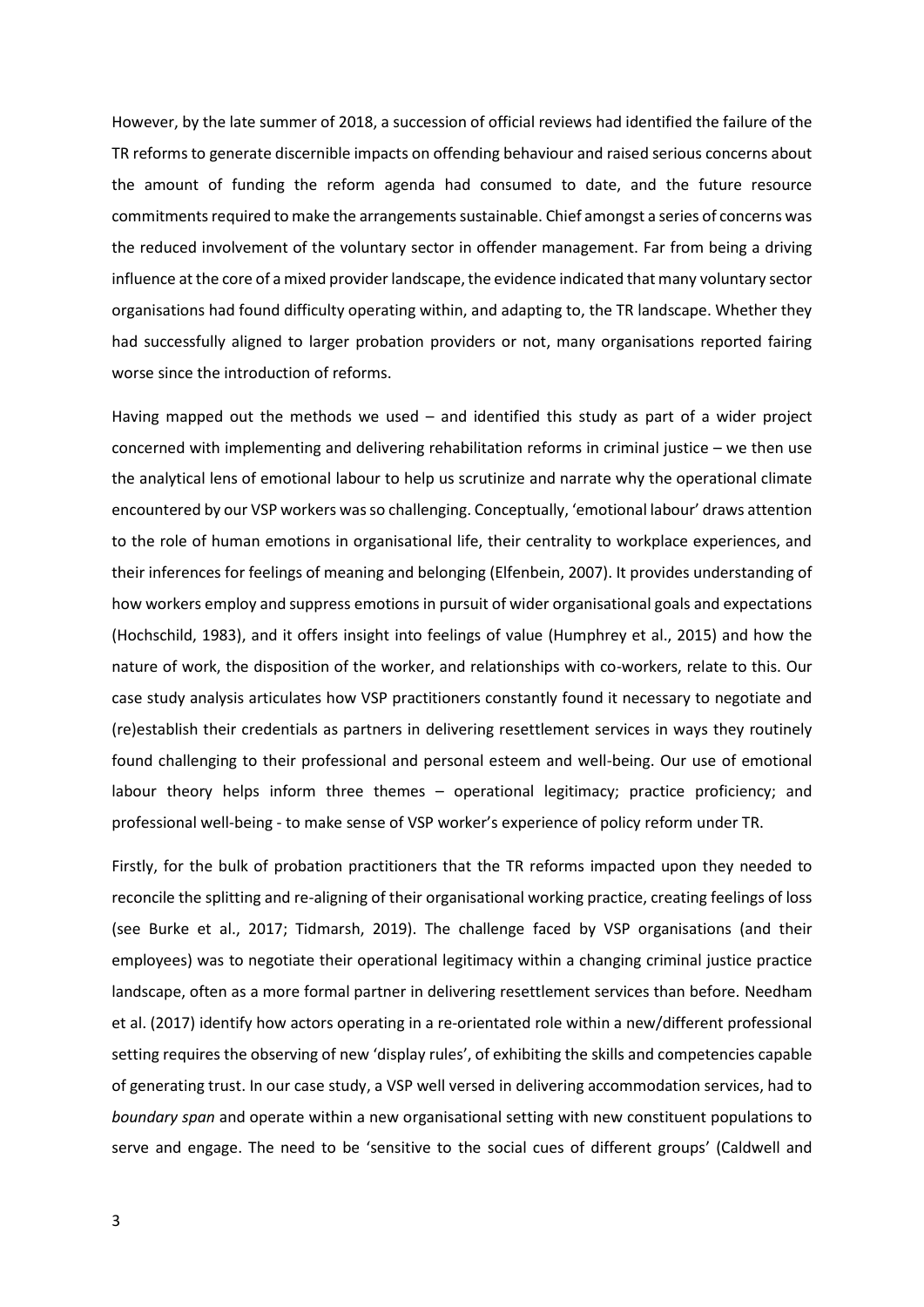O'Reilly, 1982:126) was a challenge for our respondents who felt it was left to them to overcome cynicism and negotiate their legitimacy and place within the resettlement field.

Secondly, as the official reviews of TR identified, the routine partnership working that sat at the heart of the reform was in reality often not happening. Our VSP workers immersed within the prison environment were expected to engage service users on the prison wings, needed to engage with prison staff to secure access to the men and to facilitate communication, and needed also to work with probation colleagues based in the community to maintain resettlement support. The maintenance of these relationships and the trust building required to make them functional required constant attention. The challenge for VSP practitioners, as we illustrate, was not just about *boundary spanning* in a new practice setting, challenging though this was. But it was also about maintaining professional esteem and confidence in the face of apathy and of endeavouring to be able to engage in *deep acting*, to be 'more likely to strive to actually feel the emotions they are expected to express' (Humphrey et al., 2015:756) as established partners in delivering resettlement services.

Thirdly, the emotional labour literature helps understand how VSP workers responded to the challenges they encountered in negotiating their operational legitimacy and in terms of the complex needs of the service users they were engaging. Supporting service users with a series of complex needs in a challenging environment like a prison carries with it a high degree of emotional labour that can lead to workers becoming 'alienated from the aspects of self which is used to do the work' (Lumsden and Black, 2017:609). Coupled with the sense of not being recognised as a legitimate partner these are conditions that can induce stress, burnout and other psychological problems – outcomes often associated with the concept of *emotional dissonance* - defined as 'the separation of felt emotion from feigned emotion expressed to meet organizational expectations' (Mastracci et al., 2006:126). In other instances though, what we can also observe is that staff show great resilience and collectively created what Korczynski (2003) identifies as a 'community of coping' to help better manage and support one another's well-being and esteem.

By its conclusion, this paper will highlight the complex and unsettling terrain navigated by the VSP workers and its resulting impacts on their personal and vocational lives. Consequently, we emphasise the need for policy makers to give more consideration to the welfare and professional site of practitioners - to consider the dynamic impact on individual's emotional labour of recasting operational conditions - when designing reform. This should be driven by an ambition of supporting staff to effectively fulfil their duties, but more importantly, to ensure their protection and wellbeing. When policy makers are negligent to understand and pre-empt the challenging conditions for professionals working within the practice setting they threaten the professional esteem, status and

4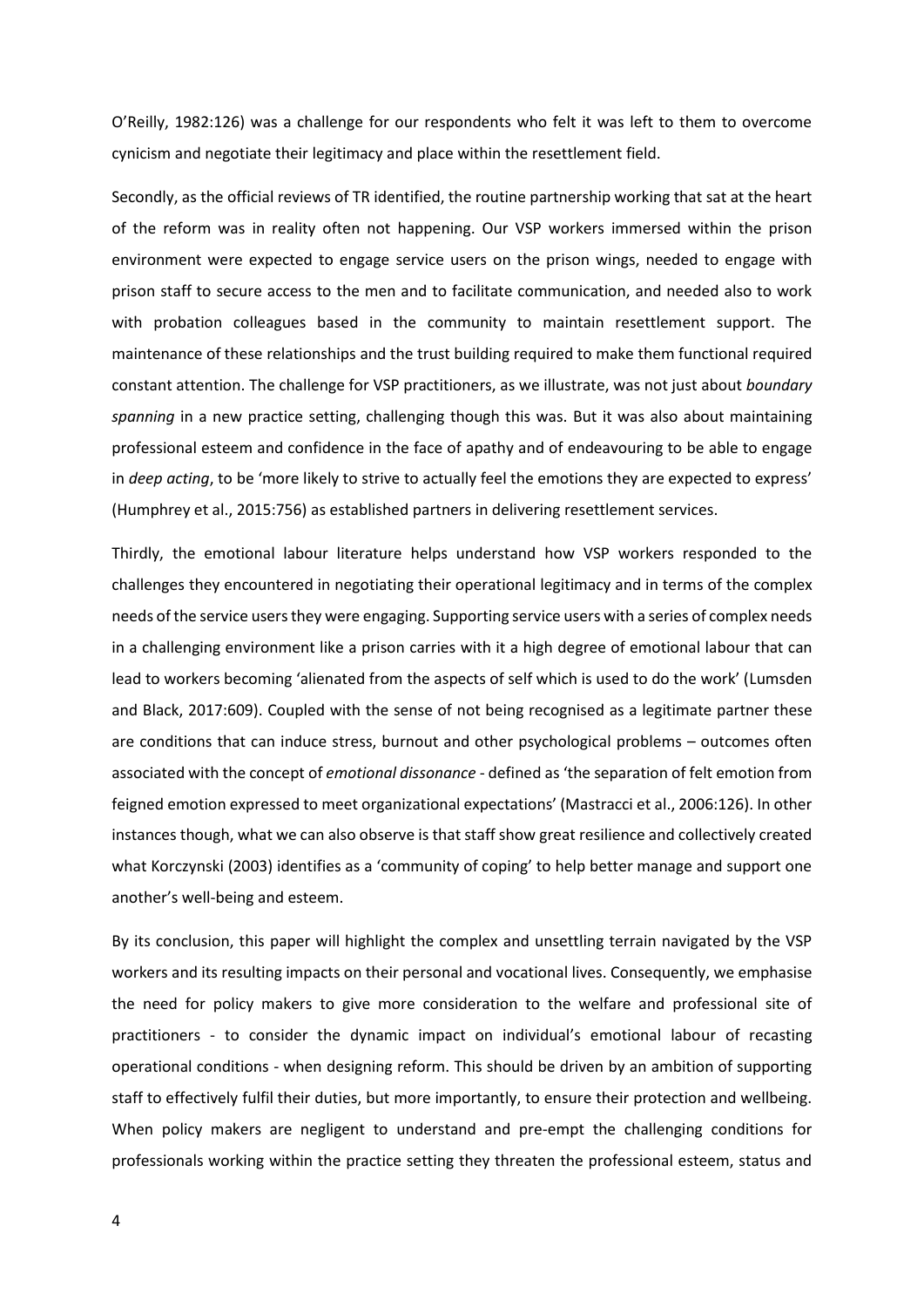credibility of individual workers (and their organisation). At its worst the excesses of emotional labour of working in such fraught conditions can begin to compromise the integrity and efficiency of service delivery.

#### **The Context of Voluntary Sector Involvement in TR**

In 2013, the government took the decision to replace the 35 Probation Trusts in England and Wales with a National Probation Service (NPS) dealing with high risk offenders and the creation of 21 Community Rehabilitation Companies (CRCs) responsible for the supervision of medium to low risk offenders. As part of the reforms, CRCs were contracted from May 2015 to provide *Through the Gate*  (TTG) prisons in England and Wales were re-designated as *resettlement prisons* tasked with establishing an integrated approach to service delivery<sup>1</sup>. For the first time, supervision was extended to those serving sentences of less than 12 months, who would serve all or most of their sentence within their local resettlement prison. It was envisaged that the additional cost of extending supervision would be met by efficiencies achieved by the new providers and longerterm savings would be delivered through projected reductions in re-offending<sup>2</sup>. The contracted outsourcing of probation delivery allowed the CRCs to subcontract the bulk of their Through the Gate obligations to third-party organisations who were classed as Tier 2 providers – where our VSP found itself operating. Despite the innovative nature of these service delivery arrangements there has been scant academic attention given to the impact on those Tier 2 organisations tasked with delivering services as part of these supply chains or the impact of the staff within them as they navigated this changed service delivery landscape.

The ambitions set out in the TR agenda in 2013 represented a radical shift in formalising the voluntary sector as core to managing offenders in the community. The then Justice Secretary, Chris Grayling, claimed the sector had 'enormous skills' which could be brought to bear on probation (Justice Select Committee 2013 HC (2013-14) 94, Q179). The reforms posited the voluntary sector ability to not only support but own and manage probation services through the newly formed CRCs, delivering medium to low risk offender management, programmes, unpaid work and a range of corporate services. In the face of stubbornly high reoffending rates among those released from prison and demands to reduce public expenditure, the government argued that a mixed provider landscape which integrated private

 $\overline{a}$ 

<sup>&</sup>lt;sup>1</sup> As part of this new regime, prisoners would start working with the new providers during the last three months of their sentence to ensure continuity through the gate and in the community after release.

<sup>&</sup>lt;sup>2</sup> As such CRCs were to be incentivised to drive down reoffending rates through the mechanism of Payment by Results (PbR). CRCs were contractually required to help prisoners maintain or find accommodation; provide assistance with finance, benefits and debt; and to support them to enter education, training and employment.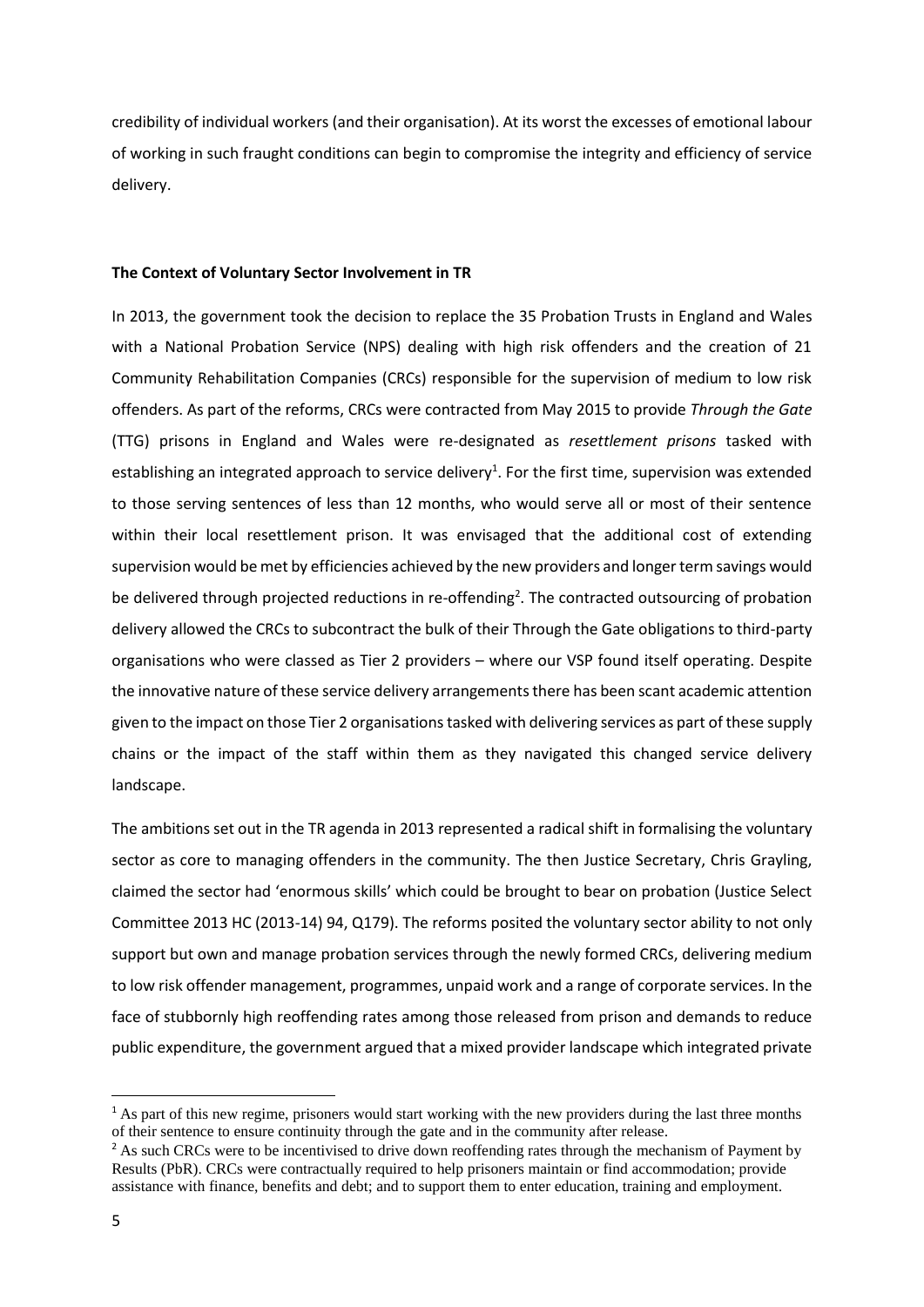companies and a diverse range of local sub-providers from voluntary sector organisations would lead to innovation, reinvigorating efforts to rehabilitate offenders (MoJ, 2013; HMIP, 2018). Prior to the CRC contracts being awarded, Chris Grayling claimed that the sector would be well represented at CRC parent company levels as bids had been received from 'a very good mix of private and voluntary sector organisations, often in partnership' (Justice Select Committee, 2018:35). In December 2013, he stated that the government's power to withdraw contracts would safeguard the ambition to engage the voluntary sector 'if the big guy duffs up the little guy, we can duff up the big guy…if you make a material change to your structure and supply chain, you will have to tell us first' (ibid.).

In April 2018, the Chief of HM Inspectorate of Probation, Dame Glenys Stacey, stated that the key voluntary sector role in probation services had not been realised, and indeed that they were less involved than ever before. This was followed, in May 2018, by the publication of research findings by Clinks (2018:61) – a national organisation representing voluntary sector organisations working in criminal justice – documenting concerns that 132 voluntary organisations delivering TR probation services were consistently under-funded. Half of those funded by CRCs declared 'unsustainable' and 'one in three think[ing] their funding agreement is at risk of failure before the end of the contract' (ibid). By June 2018, the Justice Select Committee (2018:37-38) confirmed that voluntary sector involvement in probation, particularly local and specialist organisations, had decreased, reducing 'the quality and array of services available to individuals on probation'. The evidence cumulatively demonstrates how challenging TR reforms have made the terrain for small, locally based voluntary sector organisations. Rather than being a climate where they can flourish, it has created conditions that threaten their operation and, indeed, their existence.

The succession of official reviews challenged the robustness and sustainability of TR, exposing fissures between the vision of rehabilitation revolution and the reality of its practice. The gravity of the concerns was a catalyst for change, leading David Gauke, Home Secretary in July 2018, to announce that the government would end the CRC contracts two years earlier than planned (MoJ, 2018a). In the concerns around the involvement of voluntary sector organisations in offender management services, three themes routinely emerged.

Firstly, it was evident that voluntary sector organisations found it difficult to engage with the bidding processes and the level of voluntary sector representation was much lower than anticipated. From an initial list of 700 expressions of interest from public, private and voluntary sector organisations, only 19 consortium bids were submitted and only one of the 21 contract area packages, Durham Tees Valley, was won by a contractor outside of the private sector (NAO, 2016:18). In oral evidence to the Justice Select Committee the CEO of a voluntary sector organisation explained that to secure sub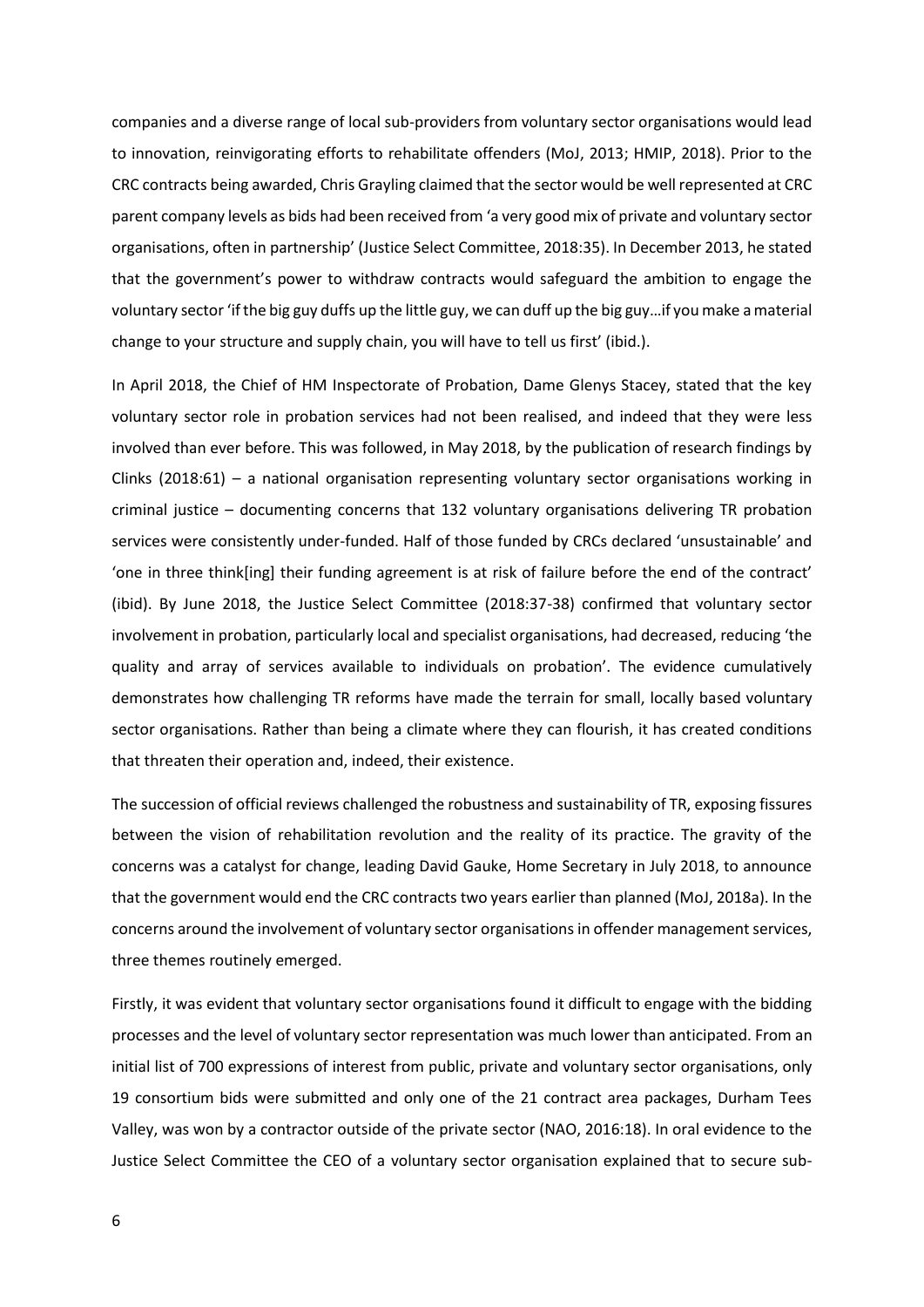contracts they had spent tens of thousands of pounds on legal and professional fees 'just to read the contracts and negotiate them' (Justice Select Committee, 2018:39). The picture emerging from both the National Audit Office (2016) and Clinks (2018) was that smaller, less prepared organisations felt overwhelmed by the processes and demands of the contracting process. The transference of risk from the Ministry for voluntary sector organisations (and indeed many others of the 700 parties initially interested) was deemed too much to bear. The Justice Select Committee concluded that these prohibitive conditions meant that TR had 'failed to open up the probation market' (Justice Select Committee, 2018:37). The government contested that the voluntary sector was less engaged in probation services – pointing out approximately 90 voluntary organisations were working within CRC supply chains - but acknowledged that larger voluntary sector organisations tended to be in involved and that 'it is certainly true that some of the smaller voluntary sector organisations feel less involved' (ibid.).

Secondly, the official reviews describe an uneasy and uncertain practice climate, compromising the operation and delivery of partnership arrangements. The most profound change instituted by TR was the splitting of probation trusts and reallocation of staff into the NPS and CRC. Robinson et al. (2016) capture how traumatic an experience the involuntary reallocation of labour was for probation practitioners. Clinks (2018:37) identified the ripple effect of the split as voluntary sector partners reported challenges in how they understood and navigated new partnership arrangements, and of unease amongst service users in trying to make sense of their new supervisory arrangements as TR took hold. The concerns of Burke and Collett (2016:121), that 'ideological, organisational and commercial frictions and fault lines will sustain a battleground of antagonistic actions for the foreseeable future' have, for some in the voluntary sector, been realised. The Inspectorate of probation also reported the 'cultural challenges' of probation staff undertaking a procurement role, with the publication of listed prices for services leading staff to question the 'costs and the value for money offered by some interventions' (HMIPP, 2018:39). In their report the Inspectorate quoted a probation manager who expressed their concern;

we are selecting the purchase of service user interventions in the same way as we order the stationary, instead of taking a sensible commissioning approach (HMIP, 2018:39)

The re-appropriation of relationships along (uneasy) purchaser and provider lines reframed voluntary sector relationships with probation practitioners. The Clinks report (2018:24) captured voluntary sector partners concerns that there was less attention on face-to-face work, with the emphasis shifting to programme-orientated group work. The broader uncertainty surrounding what services CRC and NPS should be funding persisted, so reductions in investment strained professional relationships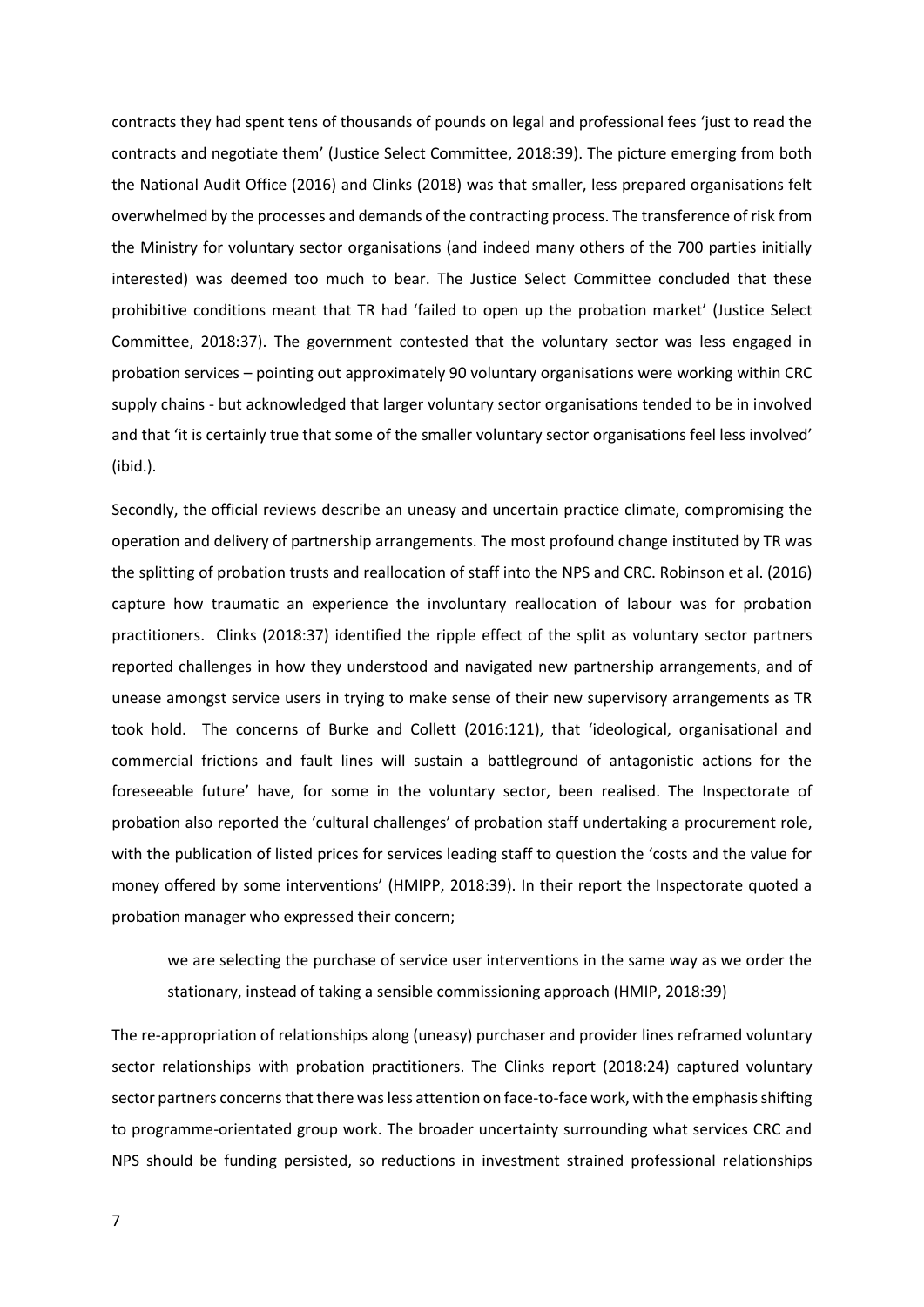between partners. Concerns around the fragmentation of relationships and tendency towards 'silo' working encouraged the sense that organisations were 'competing instead of co-operating and [that] commercial interest is core concern rather than the welfare of ex-offenders' (Clinks, 2018:28). The Inspectorate recognised that CRCs – 'uncertain about future income and at risk of hefty financial penalties for failure to meet contractual targets' (HMIP, 2018:5) – had to make difficult choices between one expense or another and that this impacted on the operation and composition of local criminal justice practice arrangements.

Thirdly, all reviews recognised that CRC finance arrangements had not worked out as intended. With much less income to invest, the sector was straining and funding to voluntary sector organisations was acutely affected. In 2017 the National Audit Office reported that the volumes of activity CRCs are paid for are well below the levels expected at the point of procurement, while the number of offenders supervised has increased. CRCs are paid on the basis of weighted volumes for different types of contracted rehabilitation services and in the first quarter of 2017-18 the volumes of activity were between 16% and 48% less than originally anticipated (NAO, 2017:7). Figures for March 2018 identified that overall CRCs supervise 59.3% of those managed on probation, much lower than the expected 70% of probationers outlined at the introduction of the TR reforms (MoJ, 2018b). The fall in expected income for CRCs is significant. The reduced income has impacted upon the ability of CRCs to innovate and transform their businesses. The financial instability for owners has forced the Ministry to take action to ensure continuity of probation services in England and Wales by amending its contracts with CRCs (NAO 2017). The Inspectorate Report (2018:31) reflects that whilst voluntary sector partners were used to dealing with uncertain finances and the instability of contract cycles, CRCs had invested little in services beyond minimum contractual expectations, leading to significant challenges.

We have deliberately emphasised the policy context within which our research took place as it highlights the complex and challenging terrain in which workers involved had to navigate and which subsequently impacted on their emotional well-being. The impact of changes enacted by Transforming Rehabilitation upon probation staff has been well documented (see for example – Robinson et al., 2016; Phillips et al., 2016; Burke et al., 2017; Kirton and Guillaume, 2019; Millings et al., 2019a; Walker et al., 2019). The findings of these studies identify feelings of anxiety, conflict and fatalism within a beleaguered work force (Taylor et al., 2017; Millings et al., 2019b). In doing so, they seemingly resonate with the negative aspects of emotional labour that Hochschild (1983) identifies, which can lead to workers becoming 'alienated from the aspects of self which is used to do the work'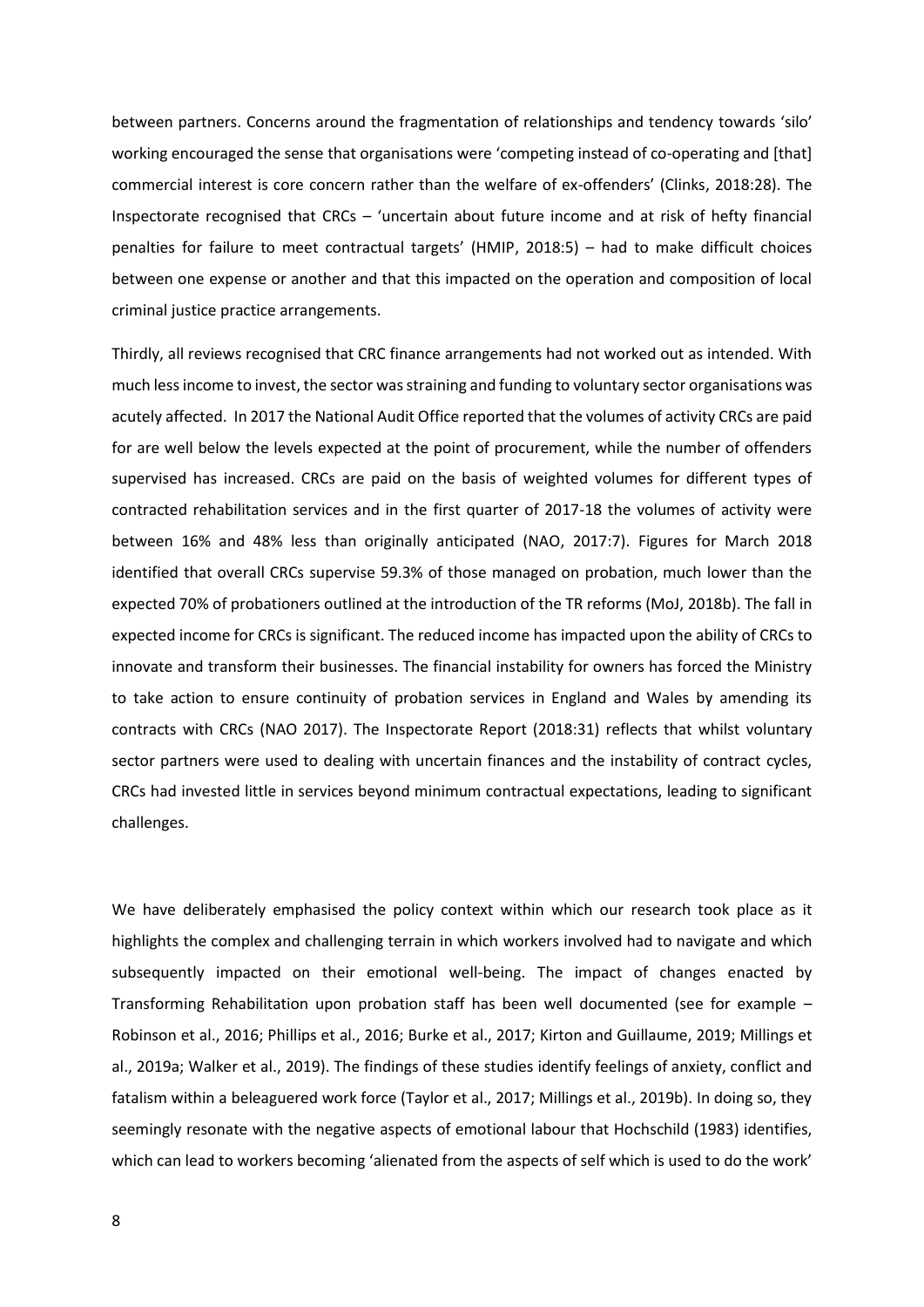(Lumsden and Black, 2017:609). Emotional labour provides contextualised understanding of the experiences of workers within a particular organisation, at one time, representing a purposeful tool for those seeking to frame and understand how structural change affects workers feelings of security and legitimacy. We utilise the analytical lens of emotional labour here to articulate meaning from the experiences of a different staff group involved in the TR reform programme, namely staff within a voluntary sector provider contracted to deliver resettlement services prison during the rollout of TR. At an individual level, VSP practitioners had to develop a wide range of skills to engage and support prison residents on their rehabilitation journey and needed to negotiate (collaborative) working relationships with established professionals working within prison and probation services. At an organisation level the VSP – a subcontracted organisation introduced into the sector to administer resettlement services – was one of the most manifest outcomes of the TR reforms and therefore needed to establish its position in the local criminal justice landscape whilst navigating the unease (and occasional hostility) of partner organisations still reconciling structural change.

## **Methods**

The paper draws primarily on observational and interview based research conducted with 11 staff employed by our VSP and working in our case study Category B prison, which had a population of around 1,100 men. Though much of the data presented here draws on the series of semi-structured interviews conducted with VSP staff the paper also draws on our wider insights from the broader range of research activities that research with VSP staff formed part of. The larger longitudinal study, stretching from January 2016 to July 2017, sought to capture the experiences of those involved with the implementation of the Through the Gate arrangements within the prison (Taylor et al., 2017; Millings et al., 2019b). Within our case study prison, TTG arrangements are delivered by a national charity who are a partner of the CRC owners and provide their services on a sub-contractual basis as part of the supply chain. The charity has a long-standing presence within the prison but their work was previously limited to providing support and advice with accommodation rather than the broader contractual responsibilities of the CRCs. In essence, the contracted provider has responsibility for delivering resettlement services 'to the gate' with follow-up support and supervision provided by the responsible officer in the community who is employed directly by the CRC owners/NPS.

We conducted a total of 113 semi-structured interviews across three phases of activity to examine the logistical capacity of the prison to facilitate resettlement pathways for prisoners and to identify and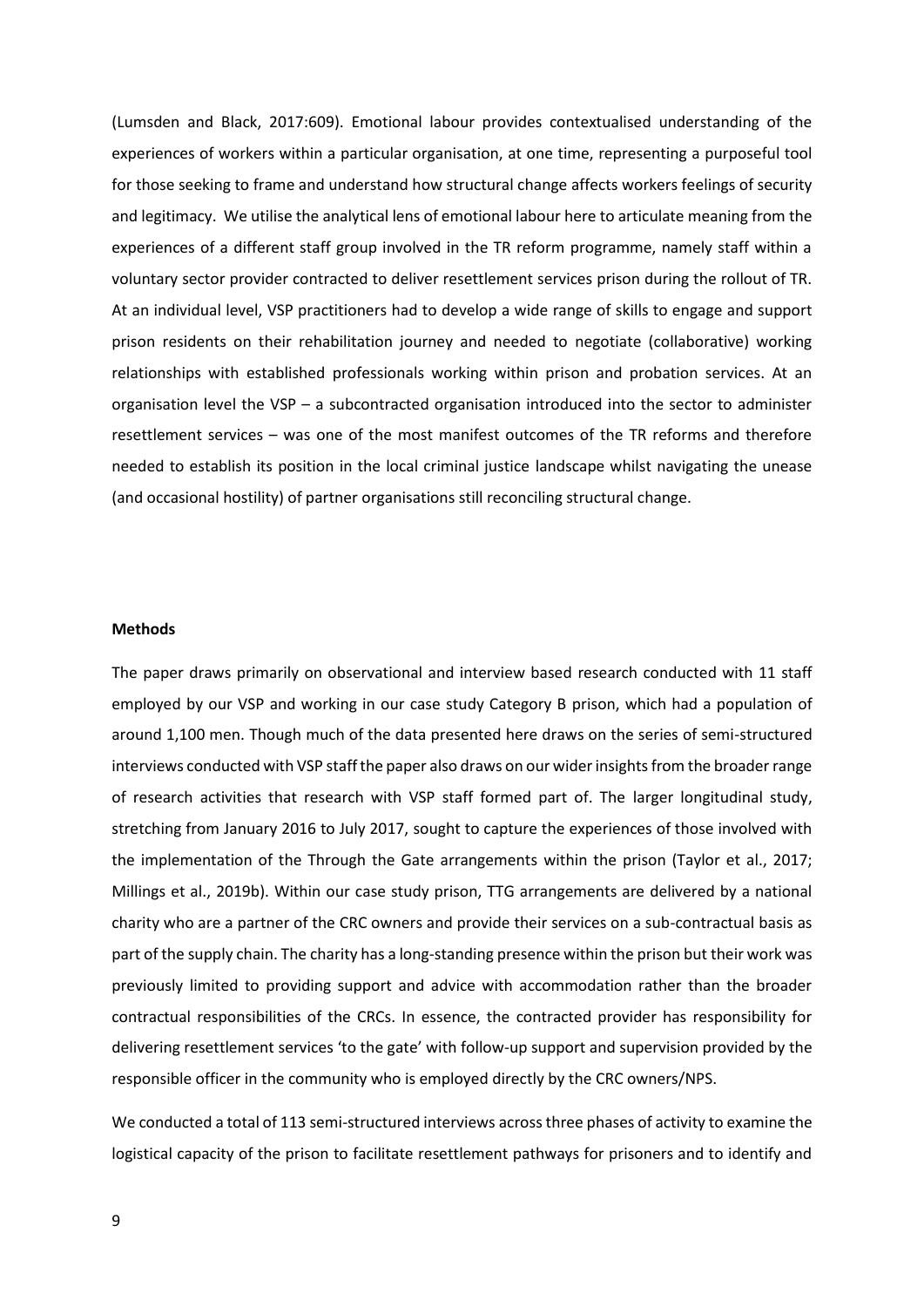explore the role played by change agents – individuals, their families, prison staff, and partner agencies – in developing resettlement processes (see Burke et al., 2017; Millings et al., 2019b). As a research team, and having negotiated the necessary ethical clearances, we were able to capitalise on the access granted to us by senior managers to directly engage prisoners and rehabilitation/resettlement professionals working. The period during which the fieldwork took place was one of the most challenging in the prison's recent history. Her Majesty's Inspectorate of Prisons conducted a number of unannounced inspections throughout 2016 and 2017, including one at our case study prison, that were routinely critical of the conditions and palpable threats of violence they encountered (Millings et al., 2019b). Within our sample, we engaged prison based offender management staff whilst outside of the jail we engaged community based probation practitioners from both the NPS and CRC. Whilst all groups had found the implementation and routine operation of resettlement services under the TR reforms disjointed, our research identified that the VSP staff were especially vulnerable and found working with partner agencies (and even their prime provider who sub-contracted them to deliver services) challenging. To help frame the nature of the challenges they faced and to draw out learning for future efforts at policy reform we utilise emotional labour theory to help us explore three key themes - operational legitimacy; practice proficiency; and professional well-being - that characterised the complex working conditions VSP staff had to endure.

## **Wrestling to secure** *Operational Legitimacy*

As indicated above, the environment within the prison during the research period was characterised by poor levels of cleanliness, high levels of drug taking, and cultures of violence. The climate in and of itself meant the climate of the jail was even more fraught for the residents and for the prison service staff and partner agencies working in the jail. However, many of our VSP staff had extensive experience of working in such settings and this was a prison that VSP had a history of delivering services within. Moreover, consistent with Tomczak (2017), many staff embarked on their new role within a reconfigured landscape with confidence that their non-statutory status was a source of strength and meant that they were viewed differently to probation and believed they could conceptualise themselves as 'the friendly face of resettlement' (Jenny).

You're dealing with the anger, the hostility as well. The only thing that is the saving grace is the [name of organisation] badge because they still see the badge as a lifeboat. They see you coming on. They'll engage. If you go along with a probation badge on, a totally different story (Paul)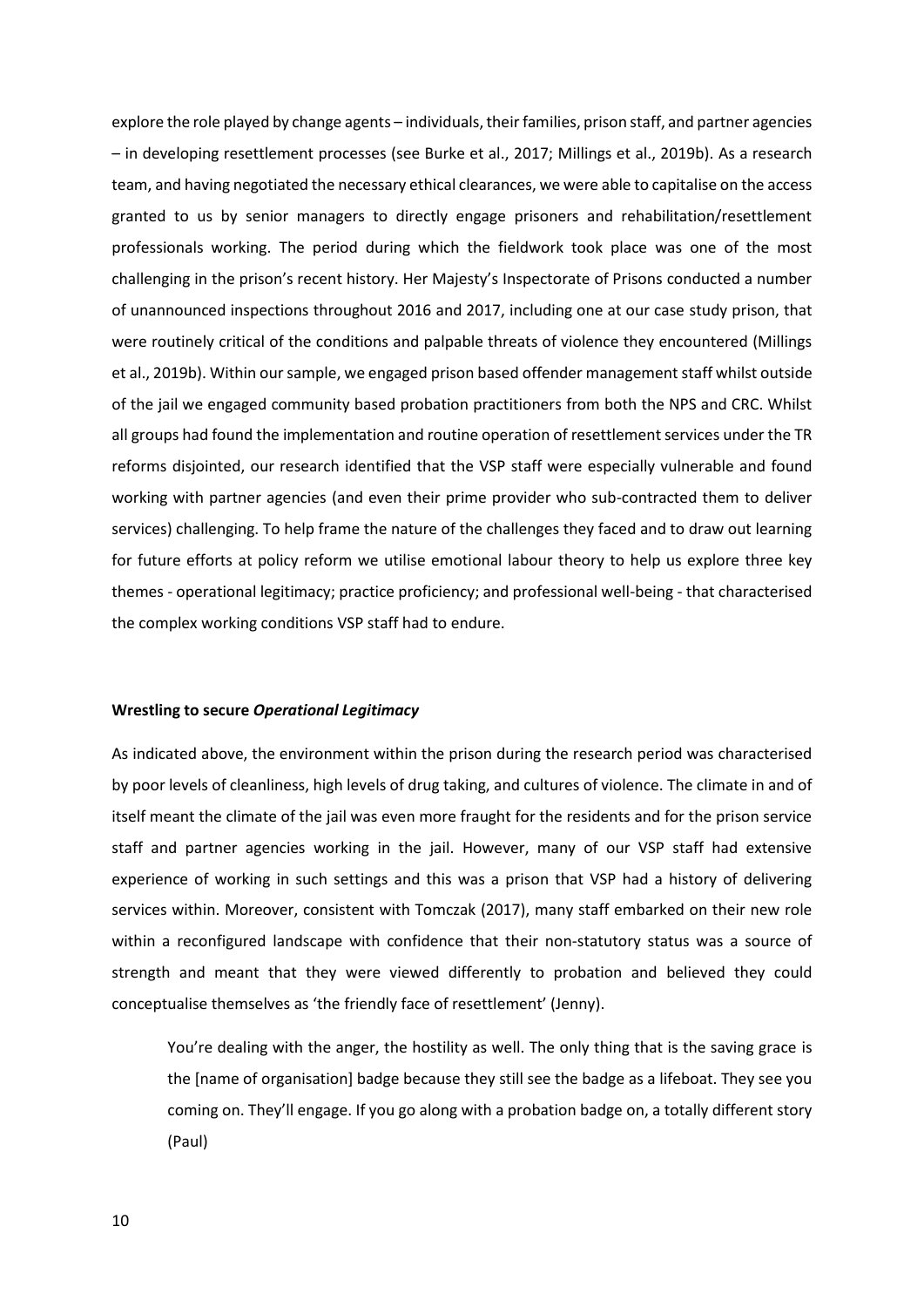You're not statutory, are you? You can't recall them, you can't breach them, a lot of them just have that automatic probation, police, prison, but we're not like that, are we? They don't see that probation are there to help them because of the other side of probation. Whereas they just see us as being there to help and support them (Annie)

As Tomczak and Albertson (2016:64) observed, voluntary sector practitioners 'considered that their quality interactions with prisoners could never be replicated by officers who did not have the same practical and conceptual distance from punishment and the more coercive and risk-orientated aspects of prison work'. Their distinctiveness, they believed, had an agentic effect in enabling them to develop more trusting relationships with prisoners in ways that prison and probation officers could not and enabled them to focus more on the individual's needs rather than their offence or offending behaviour. Conceptually there was a confidence from VSP workers that their organisation's background and experience could renew the intent to help deliver rehabilitation to add a new perspective in a reconfigured practice field.

However, the VSP workers were now being asked to play a different role – having been subcontracted through the TR reform process – as a resettlement partner delivering services in partnership with resident prison workers and community based probation partners. They were meant to be a part of supply chain of services that would deliver end-to-end Through the Gate service provision to men as they entered prison right through to their release back into the community. Routinely within our study we found VSP workers to be cynical about how successfully the model had been established and how damaging implementation failures were to their sense of professional confidence in practice;

There is no Through the Gate. It's a fallacy. If you're not going to meet someone at the gate when they need it, then what is the point of calling it Through the Gate? It's just exactly the same as it always was before, and it just means that all the work that we've done in here just falls apart, because they don't get to the first appointment. It becomes so frustrating. They've put pressure on everyone to do these plans, and have this monitoring, and ask this person what they want. And then there's nothing to pick it up at the gate (Katy)

Katy's sense of bewilderment with implementation failures of the model to effectively support service users was common throughout the group as they had to contend with a constant battle to negotiate their operational credibility and legitimacy. On a mundane level this played out in the daily working relationships, as the following reflection on an interaction with prison officers illustrates;

Some of them [prison officers] are great, it's so helpful and you can really do your job and you actually get a sense of achievement. But many of them don't want civvies in the jail and they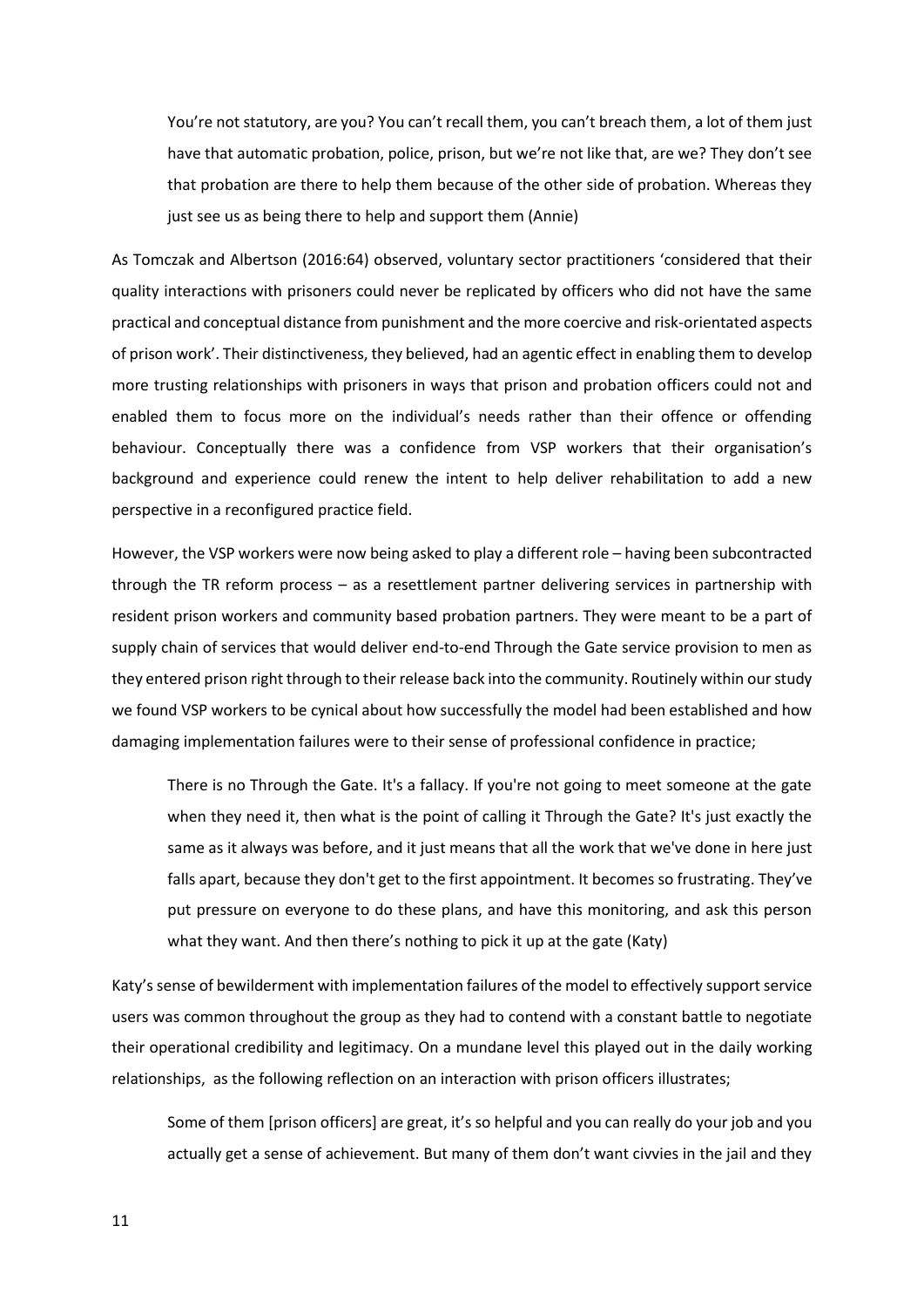let it be quite obvious. All it takes is for one – you walk into a room and there will be six officers and you'll say, "Morning, can I have someone unlocked?" and they'll just talk to you as though you're nothing and you're left standing there with a bright red face and thinking, "This is awful, so embarrassing." Most of them are okay, but they will also just ignore you if you say hello to them and completely blank you. Yes, you have that as well. When that happens, it has a massive impact on the way you feel. (Katy)

Other VSP workers in our study would relay similar stories of impactful moments that captured the sense of challenge faced routinely by the organisation in establishing its sense of place. What was consistent throughout was the power dynamics at work and the sense of vulnerability that staff felt that compelled them to be patient in the face of hostility and to be diplomatic in shaping their interactions with partners. Individually as workers and collectively as a subcontracted organisation the VSP was thrust into a practice setting that they needed to navigate sensitively and on a routine basis needed to negotiate their legitimacy as partners. Whether this be in overcoming the cynicism of prison officers unsure of what role an accommodation provider could play in assessing individual's wider needs, or often explicit challenges made by probation professionals about the ability of VSP practitioner's professional credibility to conduct supervision the challenges to their authority and integrity were routine and impactful.

Needham et al. (2017) identify how actors operating in a re-orientated role within a new/different professional setting requires the observing of new 'display rules', of exhibiting the skills and competencies capable of generating trust. What we observed with our VSP workers – who were well versed in delivering accommodation services – was that they were now having to make sense of new relationships and new working practices. Having made judgements about how to manage relationships they were having to *boundary span* to secure the support of prison officers to facilitate their daily working practices, to negotiate with probation service partners to ensure the men they access could be supported, and also establish the worth of their intervention with the men on the prison wings. In the face of what could often be judged as hostility they need to be 'sensitive to the social cues of different groups' (Caldwell and O'Reilly, 1982:126) in their interactions to help them overcome cynicism and negotiate their legitimacy and place within the resettlement field. However, what made this a particularly challenging set of experiences for the VSP workers is that the uncertainty about where they and their work fitted, or what they could achieve was not confined to one partner, but actually across the range of organisations they were contracted to work with:

We have only got read only access on OASys. We have got no access to any pre-cons. We have got no access to previous risk assessments. We can't see what was put on there before. It is

12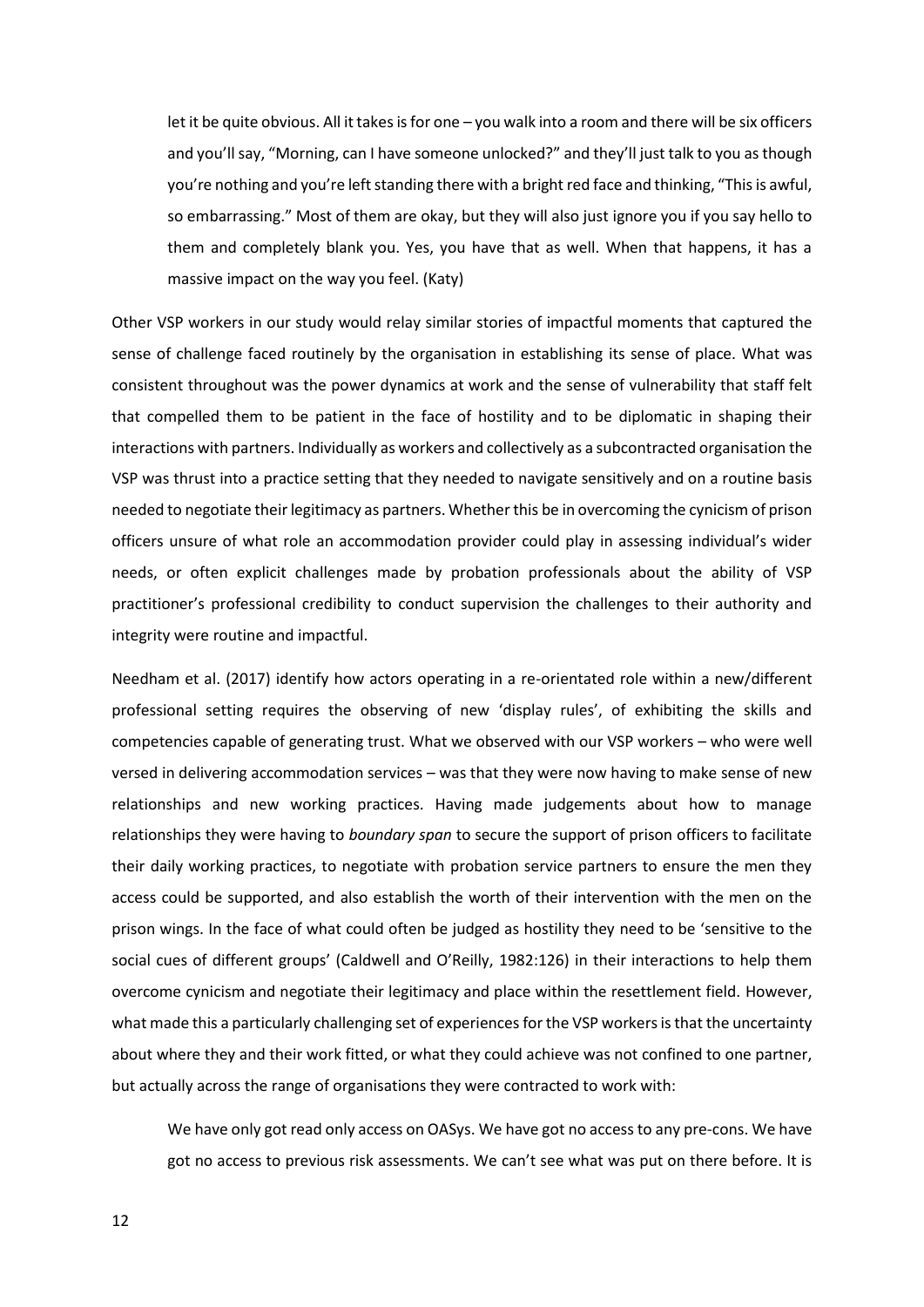just a blind system basically. They are looking at our input thinking 'well why are they asking us that because it is already on there?' But we haven't got access to it and we are annoying them but unknowingly (Jenny)

Individually and collectively, the VSP had to routinely work hard to establish their credibility within the prison and to create mechanisms to improve communication, information sharing, and, initially, securing access to the men on the wings. During the 18 months of fieldwork concerns about the high turnover of staff owing to the intense tensions and frustrations they experienced was a constant feature. For some it was not just the relationships with the prison that were problematic but of more significance was the sense that the sub-contracting organisation could be similarly apathetic to the challenges being experienced;

We'd been asked to attend [a meeting], with the CRC, to explain what we're doing, bearing in mind we're two years in. The turnover of staff in the CRC in the community, and with us as well, is so high that by the time you explain what we're doing, and then the people who have listened to that and understood it then leave, and they have a new batch in, it needs to be done again and again and again. So it's only filtering down to very few (Katy)

Knight et al. (2016) contend that the capacity of practitioners to work with emotions in a manner congruent with the needs of both practitioners and service users need to be developed in a supportive working environment if it is to be effective and if the mental and emotional health of staff is to be sustained and enhanced. In the absence of formal support, the respondents in our research found a range of ways to seek this support in an environment that did not generally welcome emotional expression.

### **Negotiating** *Practice Proficiency*

For the staff working for the contracted resettlement provider, who were at the epicentre of service delivery within the prison, the challenges of their routine working environment invoked a range of emotional responses as they struggled to work effectively. Their role had changed dramatically yet they had little strategic support or guidance. In practice they struggled to forge a new identify often finding themselves playing conduit between the prison, prisoners and CRC. They perceived themselves to be the proverbial 'jam in the middle' (Paul) caught between meeting the demands of the prison, the expectations of prisoners and their contractual requirements to the CRC. Like many of those involved in the delivery of public services, the workers in our study had to operate across organisational and professional boundaries both within and beyond the prison. The onus was on VSP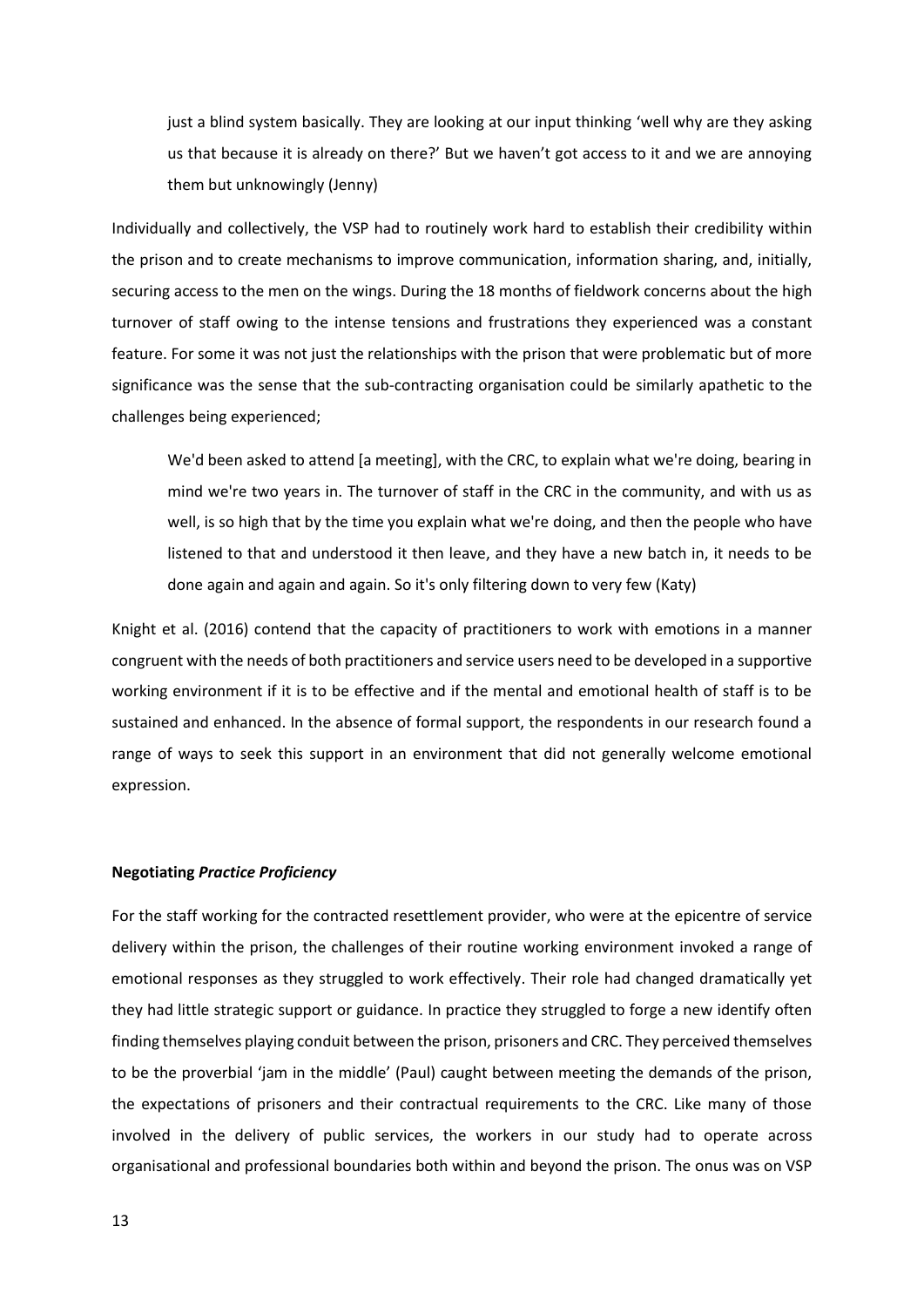workers to 'boundary span' (Williams, 2007; Needham et al., 2017) to engineer collaboration based on a shared purpose - successful resettlement outcomes in terms of the case study. Successful boundary spanning, for Williams (2007), involves building and nurturing interpersonal relationships between a diverse set of stakeholders, fostering trust, managing power relationships and negotiating consensus. Within the context of the uncertain working climate shaped by the speed and scale of the TR reforms this was a constant negotiation for VSP workers in how they managed relationships with partners.We observed within our sample what Humphrey et al. (2015) argue is a third form of emotional labour whereby an individual's investment in their professional identity is natural and genuine. Despite the demands of the contract to ensure that performance targets were met, underpinning the workers' behaviour was an explicit desire to provide a good service;

I think everyone who is here wants to be here…that is a big thing. You have got to want to be working with the clients we are working with…you have got to see that we do make an impact on people and change (Jenny)

We care about our jobs. Everyone is in that room because they want to be and they want to make a difference, which is why it can be soul destroying sometimes when it backfires. We don't want anyone going out NFA [no fixed abode]. We go beyond the call of duty to help them…we certainly aren't there for the money, put it that way (Kathy)

Knight et al. (2016) contend that if positive professional relationships are to be successfully established and maintained then it is essential that the worker's response is authentic, and underpinned by values based on a respect for the individual and their capacity to change. It is within the routine activities of everyday working that we can see the dynamics of partnership working enact the capacity of VSP workers to engage in 'deep' and 'surface' acting. Deep acting is possible when there is a closer alignment between inner feelings and emotional displays in a climate where partners felt valued, surface acting in contrast finds practitioners rather more resigned to stimulate emotions in order to achieve the aims of the organisation (Phillips, 2019). Morris and Feldman (1996:990) contend that 'because emotional intensity often is difficult to fake… work roles requiring display of intense emotions entail more deep acting and thus greater effort on the part of the role occupants'.

Hochschild (1983) suggests that deep acting can lead to emotional exhaustion because it requires the worker to put more of themselves into performing the task (although it can also bring about a sense of personal accomplishment if the outcome is successful). However, a reoccurring theme throughout our interviews with VSP practitioners within the prison was the feeling of being an 'outsider'. Whilst some uniformed staff were supportive, others viewed the presence of civilian workers on the wing as an intrusion and treated them with suspicion and in some cases outright hostility. In terms of how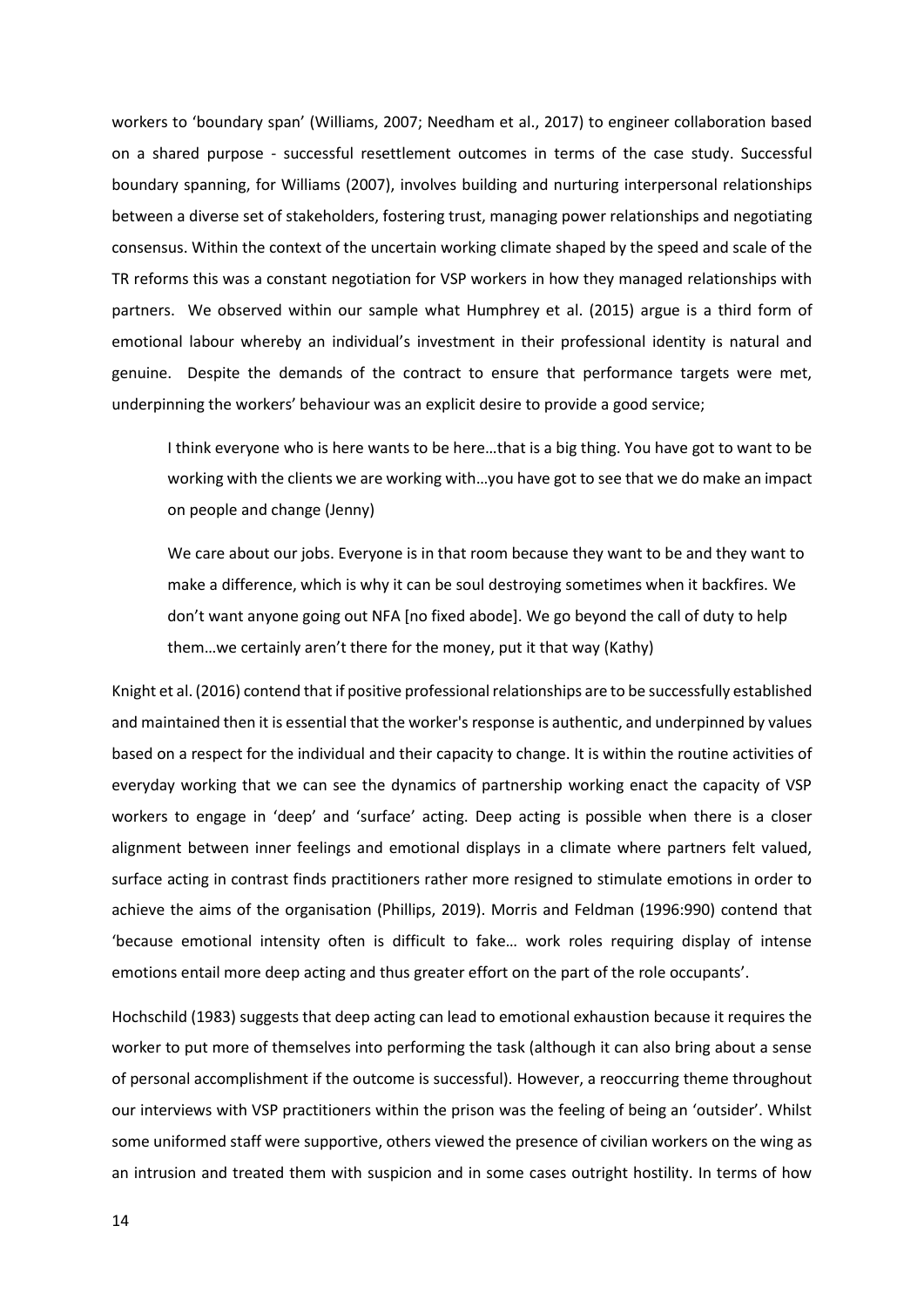their work was appreciated and acknowledged by prison staff was captured by one respondent who thought that they were 'seen as a pain in the backside of the prison' (Rachel). Similarly, the quote used earlier of the resistance and hostility that can be experienced when dealing with prisoner officers illustrates what Crawley (2004:153) calls the 'routine, bureaucratic denial of humanity in prisons'. These attitudes and behaviours impact not only on how VSP practitioners were able to perform their duties but go further to shape individual's self-worth and self-esteem.

The notion of 'deep acting' in emotional labour can require much effort (as) 'the less individuals identify with their role, the more likely they are to resort to surface acting – to simply feigning the expected emotions' (Humphrey et al. 2015:756). For some in our sample the negative behaviour of some prison staff was indicative of a deeper antipathy or 'lack of buy in to resettlement' (Rachel) and in particular a failure to recognise or appreciate the work of the contracted provider particularly in relation to their widened responsibilities to manage the resettlement process. Moreover, although the contracted resettlement provider in our study had entered into a formal partnership with the owners of the community based CRC, that they judged relationships so poorly added to the sense of bewilderment VSP workers felt. Jenny's reflection 'when I phone the CRC I am phoning probation and I am getting spoken to as if I am not a colleague' was representative of the views of others who found it difficult to assert themselves with this group of staff and as a result did not feel accepted by staff working in the parent company.

The joint inspection into TTG arrangements within prisons noted that CRC staff in the community who were responsible for the cases often felt they were having to compensate for, and amend intervention activity from earlier in the cycle. The Inspection Report identified that probation practitioners did not have confidence in the reliability of information from the prison-based contracted providers, they were unsure about the range of services provided in the prison, and so did not make requests for services to be delivered (CJJI, 2016). Such tensions and practice breakdowns were evident in our case study and VSP practitioners identified how they felt levels of resentment among some community based CRC staff towards them. They judged that although these concerns centred on the quality of the work they were engaged in, this resentment was primarily rooted in a perception that the VSP was encroaching on work that had previously been the preserve of probation;

I think there is still an element of resentment in the probation service with regards to the splitting of the two parts. I think we are seen as an add-on charity, as opposed to a part of the CRC. I think, whether they think we're cardigan wearing do-gooders, I'm not certain. I don't know, is the answer, because we don't have that communication (Rachel)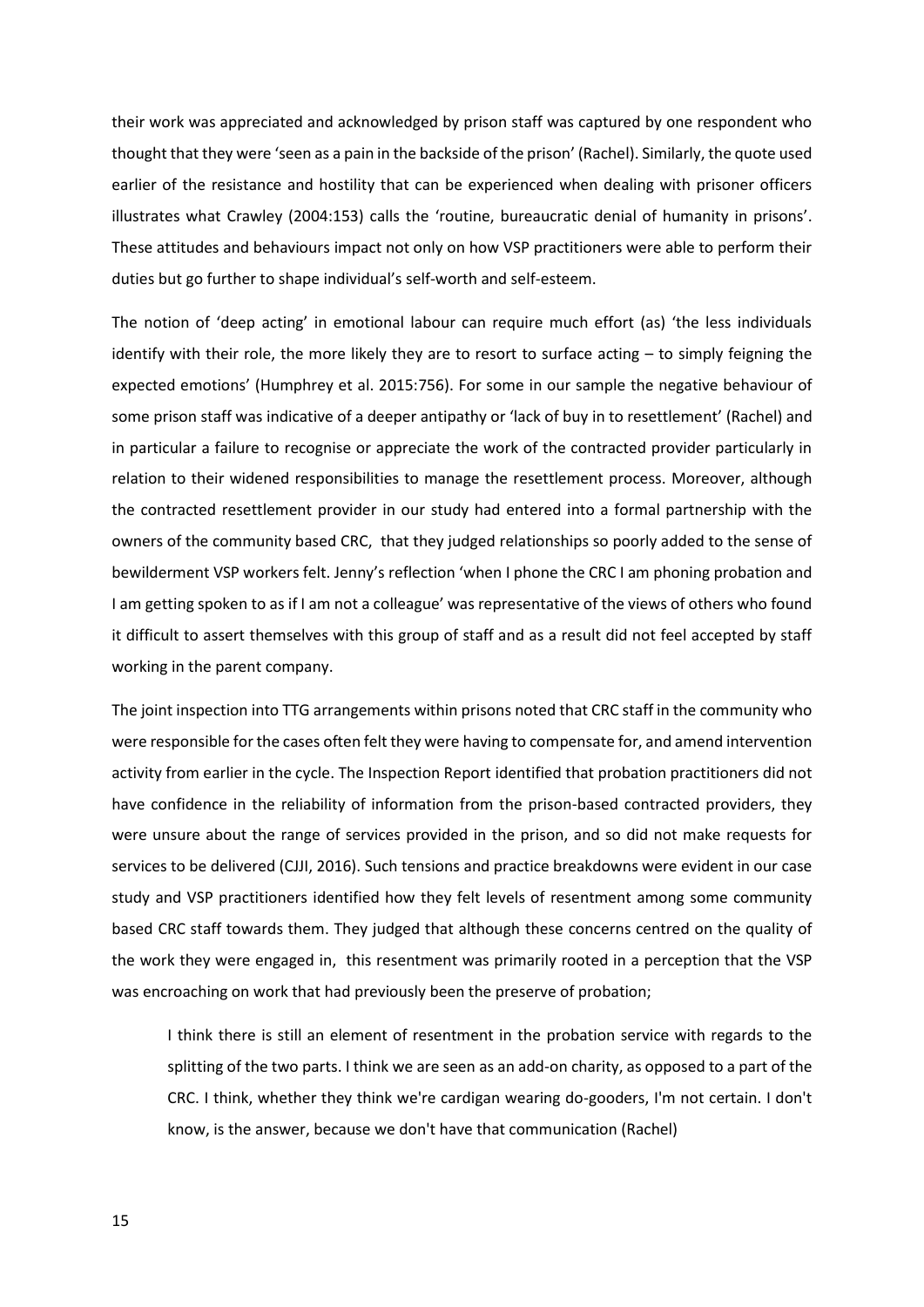I think there has been a lot of animosity and some comments that are passed around from people and the CRC and then gets fed back to us about us being rubbish. That leaves you feeling a little stressed (Kathy)

Critics of the Transforming Rehabilitation reform have argued that it is ultimately a cost-saving exercise and part of a wider neo-liberal project that seeks to transfer responsibility for delivering public services from the state to private and voluntary sector providers at a lower cost (Burke and Collett, 2015). Some VSP practitioners felt that they were being used as a cheap alternative to probation and that their work was not valued by community-based CRC staff as the following quote reflects;

Nine times out of ten, you'll find that the probation officer doesn't even read the report that we write, which is frustrating in itself. I think people don't realise that the work that the resettlement staff are doing - I've got a thing where you can shoot me down but it's a poor man's probation inside the prison. They basically want us to do the dirty work of probation outside. That's the way it is. That's the way it comes across (Paul)

Cumulatively the fraught state of relationships between partner agencies working within the prison served to have significant impacts on VSP worker's sense of professional esteem and confidence. As the most overt manifestation of the TR reform programme their role needed clearest articulation and explanation. When that did not happen, and the implementation of new working models is vague, then the place of the VSP is compromised. What the VSP workers reflections on the first 18-months of their involvement in the prison illustrates is how they needed to navigate a series of complex relationships. They needed to boundary span and engage in very demanding activity concerned with building their personal and professional credibility. The sense of powerlessness many felt in the face of systems that functioned poorly, in the face of cynicism (and occasional hostility) from partners, coupled with the routine challenges of working with the client group, made the environment stress inducing. The prison - and the dynamic workplace practices VSP workers were exposed to - were subject to a range of political, managerial, economic and social processes. As resettlement workers committed to the imperative to support service users there are aspects of the organisational and operational climate that stifled the realisation of their ambitions and by extension compromised their practice proficiency.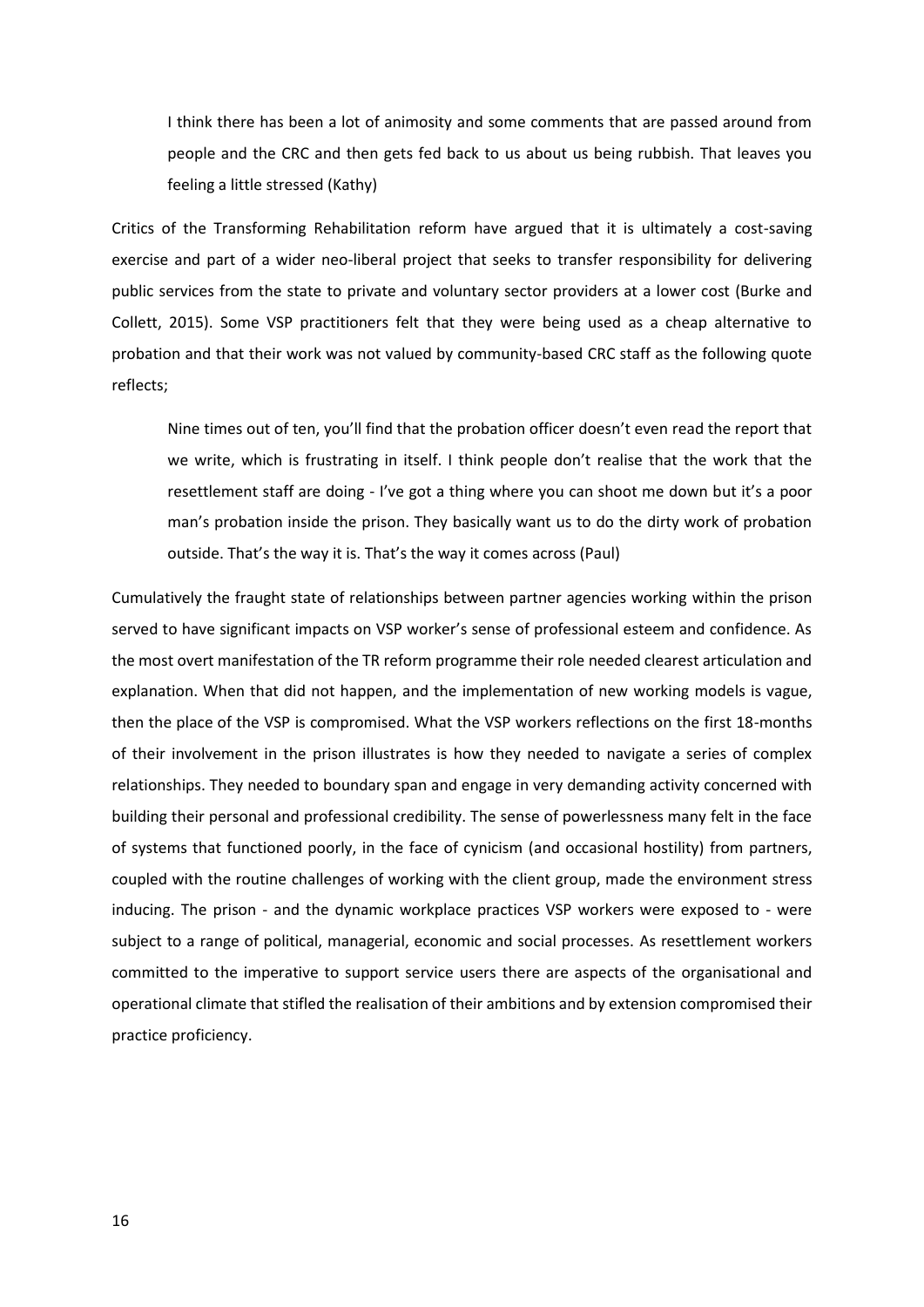#### **Maintaining** *Professional well-being*

Burke and Collett (2020) argue that probation staff (and rehabilitation mechanisms more generally) need to model the values and virtues they want supervisees to adopt. If they do not, and if the wider system lacks legitimacy in the eyes of supervisees, then it loses the right to influence and persuade. Within our wider study (see Taylor et al., 2017) one of the most pervasive themes to emerge in interviews with prisoners was the sense that the prison environment induced extreme feelings of negativity and frustration. In their reflections on engaging with rehabilitation services prisoners were similarly generally negative in their assessment of the support available to them. They articulated resettlement as re-integration back into the community and entailing support around accommodation, employment, mental health, and drug and alcohol support but believed that these were not being adequately addressed (Millings et al., 2019b). What was evident in our interviews with VSP workers was how impactful the fraught climate of the prison was in shaping their relationships with prisoners and in how they reflected on how the prisoners viewed them and their motivations to deliver service. At its worst, some staff appeared to develop coping mechanisms to deal with what they perceived as a hopeless cycle of re-offending, adopting what Westaby et al. (2016:117) describe as a form of 'emotional detachment'**;**

They have an agenda and they're not honest with you, the prisoners. You can't believe anything they say because they just lie through their back teeth all the time. All you can do is take it on face value and deal with each case as it is (Kathy)

Consistent with Grootegoed and Smith (2018:1942), what we observed was how emotional labour not only alters the way workers feel about those they work with, but that it also begins to shape their 'moral judgements of deservingness'. As we have noted, the implementation of the new TTG arrangements significantly changed the relationship between the contracted resettlement provider, the prisoners and indeed other voluntary sector agencies in the prison. As previously mentioned, the contracted resettlement provider had an established presence within the prison as a provider of accommodation working alongside other voluntary sector agencies in the prison. Under the new arrangements, the contracted provider was tasked with coordinating resettlement services for those prisoners serving less than 12 months and its brief extended accordingly. In some cases this meant that there was overlap with the work undertaken by other established voluntary sector providers within the prison, especially around the areas of employment and drug services in what staff and prisoners increasingly saw as a marketplace of services. One respondent described it as 'like a huge piece of cake and everyone's fighting over a little slice' (Paul) as others reflecting on how toxic the climate could become;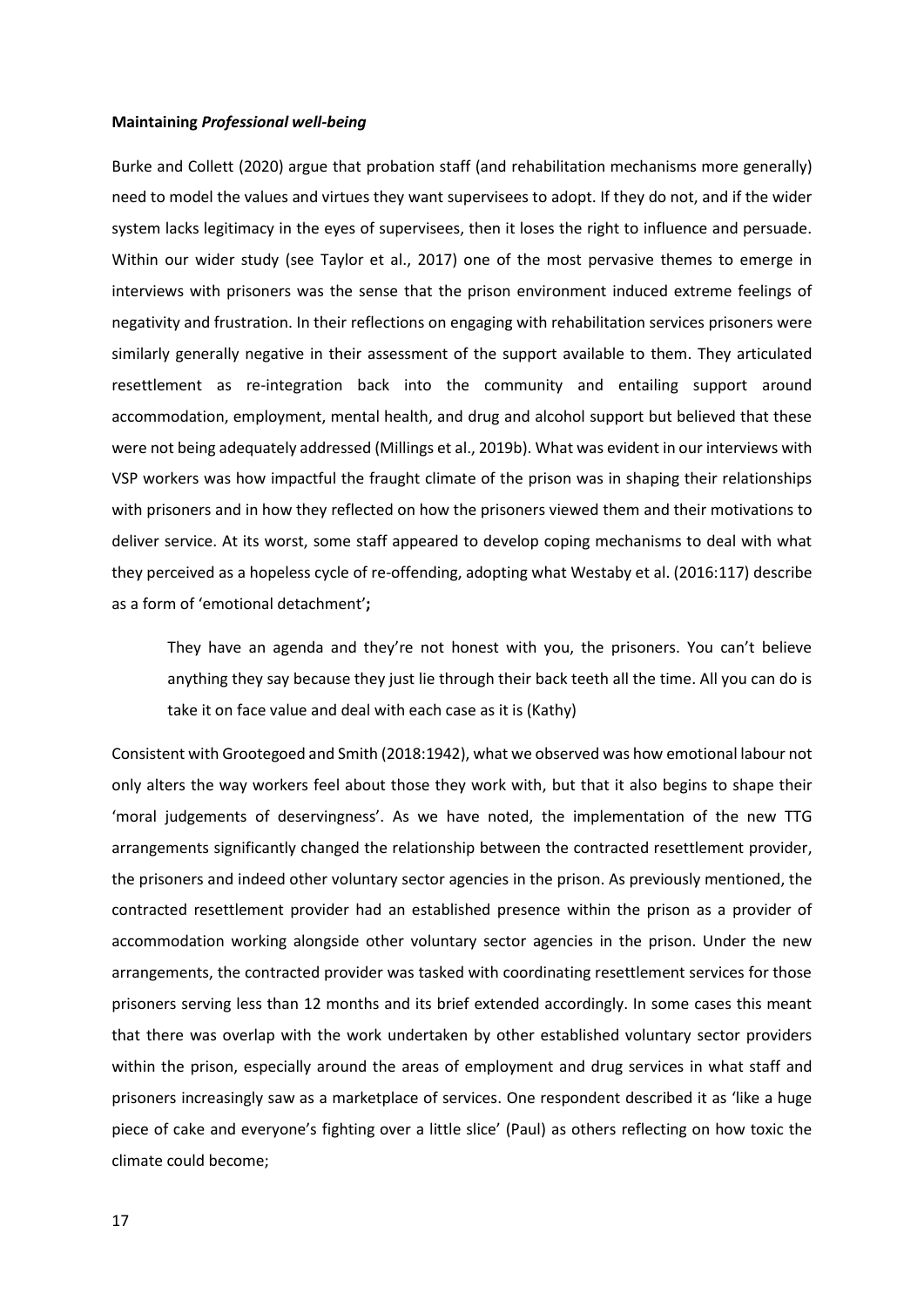I think there are so many agencies and organisations who have got their own agendas on things. They've got their own targets; they've got their own funding issues. They've got their own bids and outcomes and everything else they want to secure (Katy)

Martin et al. (2016:26) identify how problematic the introduction of competition has been for a sector which has traditionally thrived on partnership and complementary working and where the outcome of 'practical and existential anxieties for organisations [has] the ultimate effect on their service users'. Tidmarsh (2019) has argued that rather than liberating practitioners, market mechanisms serve to further entrench the centralising tendencies associated with managerialism as the contractual logic of markets means that targets have accrued greater financial significance. The introduction of commissioning models based on Payment by Results (PbR) within TR where sufficient working capital and resources are needed to take on the risk of a contract in which payment is weighted towards the end of the contractual period acted to embed these imperatives further. CRCs are predominantly remunerated through 'fee for service', that is, output-based targets that comprise approximately 90% of their funding although under PbR a proportion of payments are withheld if they fail to meet such metrics (House of Commons Committee of Public Accounts, 2016). PbR functions, Tidmarsh (2019:12) argues, as a form of 'penal accountancy' in that missing targets is punishable via the withholding of (state) funding and hitting targets is rewarded, regardless of whether the service delivered is meaningful.

For VSP workers, who engage prisoners on their arrival at the prison and then are pivotal in the oversight and delivery of rehabilitation services, this has had a significant bearing on their personal and professional esteem, and in shaping the conditions in how they engage with prisoners. It is VSP workers who undertake assessments on all prisoners on their arrival within the prison as they were paid a fee for each BCST<sup>3</sup> completed. This initial assessment represents not just a core source of revenue but is the manifestation of an individual's engagement with the TR programme of reform. VSP workers found the pressure to complete as many assessments as possible within rigid time constraints challenging, but also found it hard to authentically promote a service that they had deep concerns about its robustness and capacity to deliver the support the men need;

We have audits all the time, you need to be saying, "Right, do you want to do the thinking skills course? Do you want to do an anger management course?" Why?...They might be in for shoplifting, and I can ask him to do anger management all he wants, but he's never going to

**.** 

<sup>3</sup> The prison is tasked, within 72 hours of the prisoner's reception into custody, with beginning the *Through the Gate* process by using part one of a new Basic Custody Screening Tool (BCST) to identify their individual resettlement needs. Following this, the CRC complete part two of the BCST, setting out how they will meet the resettlement needs identified in the initial BSCT and formulate an individual resettlement plan that must be completed within five working days of reception.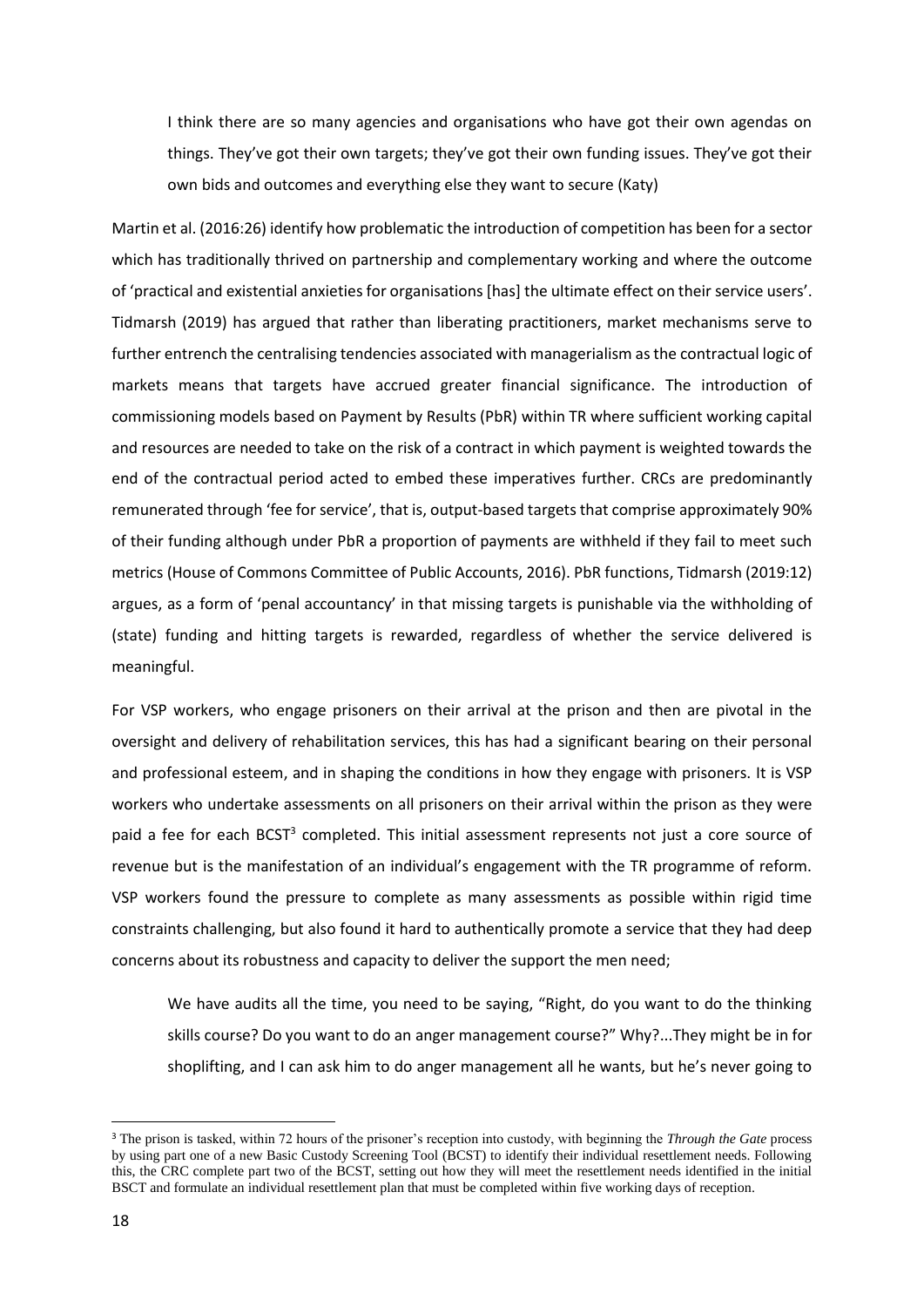get to do it, is he? His offence isn't anger-related. Plus, we don't run that course in this prison, so why am I asking him? Even if we did, I'm never going to be the person that determines whether he goes on a course or he doesn't. (Katy)

The above insights were representative of concerns many VSP workers reported that their interactions with prisoners were often on a superficial level in a process that was more akin to an exercise in 'box ticking' and one that removed the scope to meaningfully engage service users. Consistent with the findings of the joint Inspection into the implementation of TTG services (CJJI, 2016) that found less than 40% of needs were being adequately captured at the initial assessment, our VSP workers were concerned that attention to quicker processing was compromising the capacity to focus on individual circumstances;

It just feels like covering your arse. Cover your arse - record everything. You want to be engaging with people on a one to one basis and actually having some kind of working relationship with them? It feels as though you're too busy doing things that I don't think we should be doing (Kathy)

As the provider responsible for coordinating resettlement provision within the prison, it was the VSP workers who often bore the brunt of prisoners' frustrations and they often felt inadequately prepared or trained to deal with the complexities of the challenges they faced. As Maguire (2016) notes, criminal justice goals tend to focus on narrower outcomes – such as reducing reoffending rather than empowering the disadvantaged or combating social exclusion which many in the voluntary sector view as the primary purpose of their work. In this respect, issues around risk management and the protection of the public are more prominent in this type of work than with most other kinds of service users. Staff in our study appeared extremely conscious of the public protection aspect of their work and the consequences of this in terms of potential re-offending;

If we're releasing people who've got mental health problems and they've got lots of drug and alcohol issues and stuff like that, are we going to be accountable if they go outside, reoffend and obviously hurt a member of the public? That is my main concern in all of this (Paul)

Although voluntary sector organisations have a long history of complementing the work of statutory criminal justice agencies, research has highlighted the challenges faced by the sector as it has become enmeshed in the day-to-day operation of the criminal justice system (Hucklesby and Corcoran, 2016). Concerns have been raised that increased involvement in delivering core criminal justice services will detrimentally impact on the what has traditionally been seen as a strength of the sector in terms of its independence and perceived greater responsiveness and innovation. In our study, cumulatively,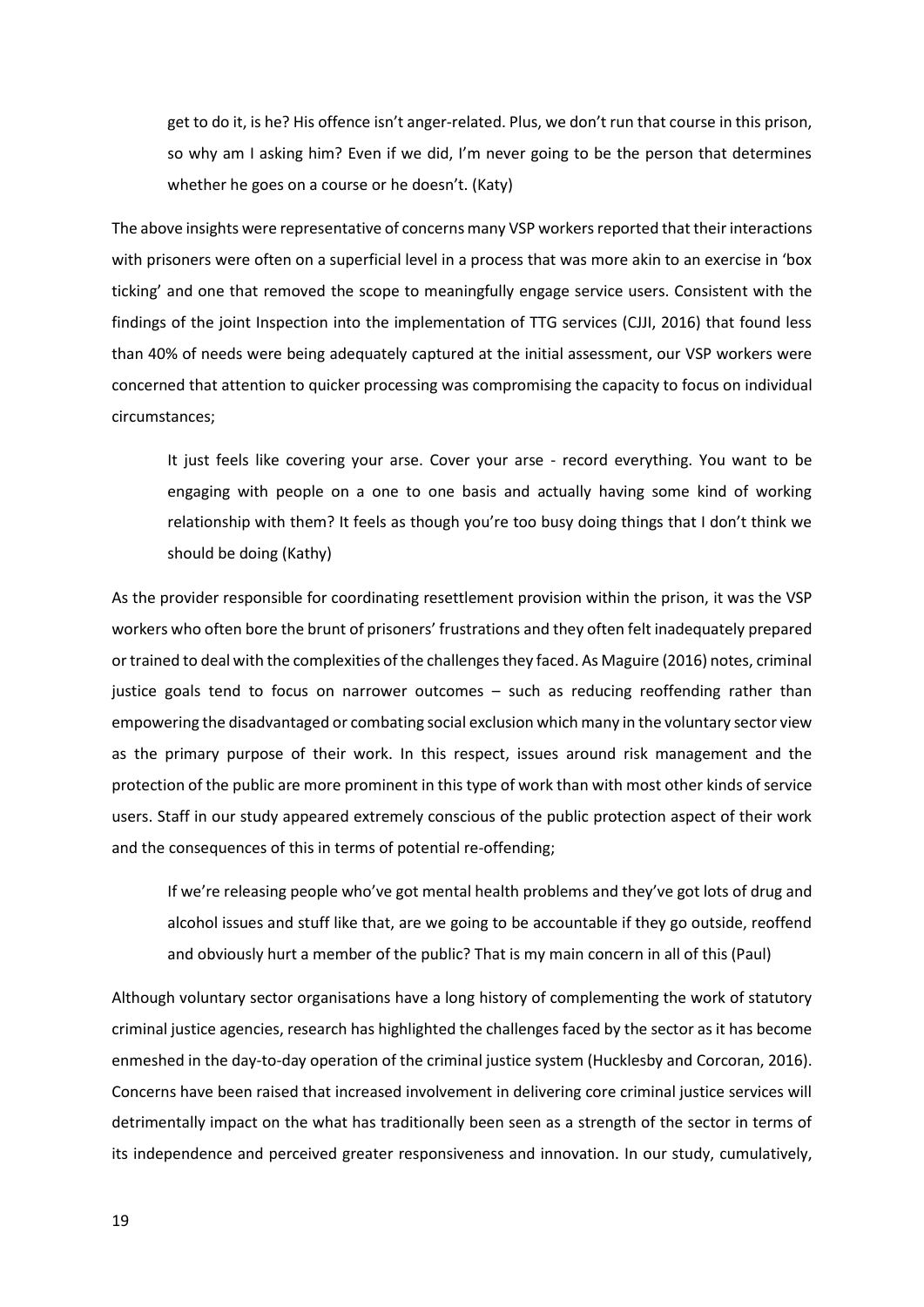the routine challenges of daily work in the prison and a struggle to believe that the model could be delivered was impactful on the VSP workers. As seen in this section, it did impact upon the workers capacity to (consistently) espouse the values of rehabilitation that Burke and Collett (forthcoming) identify as important to successful resettlement outcomes and that the bulk of the workers did identify with. Within the context of the dynamic relationships with partners and prisoners in shaping the challenges to boundary span and of having to navigate between deep and surface acting the VSP workers found solace in their interactions with colleagues. As a small unit working in a larger structure they did not always feel accepted by, we see the group develop what Korczynski (2003) terms a 'community of coping'. This had the effect of creating tighter bonds between the workers, or providing emotional support in engaging with routine daily challenges, and in building a resilience even when their work was not appreciated or supported;

If it wasn't for the team, I think I would have drowned a while ago. We're very tightknit. We're very good and I think we're massively underrated as well. You get that feeling that, "Hang on, lads. You don't appreciate the work we're doing here" (Paul)

I think we are fabulous. I do. I think it is absolutely amazing that we are even seeing the amount of people that we have seen. I think it is amazing that we have been completing the job with the resources that we were provided that initially was nil (Andy)

According to Korczynski (2003) in challenging environments that involve direct contact with service recipients, such as the prison setting, workers are likely to turn to each other to cope with the challenges they face and this forms an important collective aspect of emotional labour. This is particularly the case where workers are motivated by a desire to help but are often confronted by abuse and resistance. Although communities of coping tend to be informal in nature, Brown and Duguid (1991) have identified 'communities of practice' that are characterised by 'associational solidarity'. At their best communities of coping can support management efforts in reducing staff stress and turnover. They may also – and important within the context of outsourcing models of operation that require great levels of inter-dependency - constitute strong informal work-placed groupings and be a form of resistance that management might find more difficult to control.

# **Conclusion**

Tomczak (2017) asserts that the policy of Transforming Rehabilitation was a top-down initiative that whilst operating at a macro-scale national policy network level cascaded down to organization at a smaller, local scale. To that end all members of the penal system (including voluntary organizations)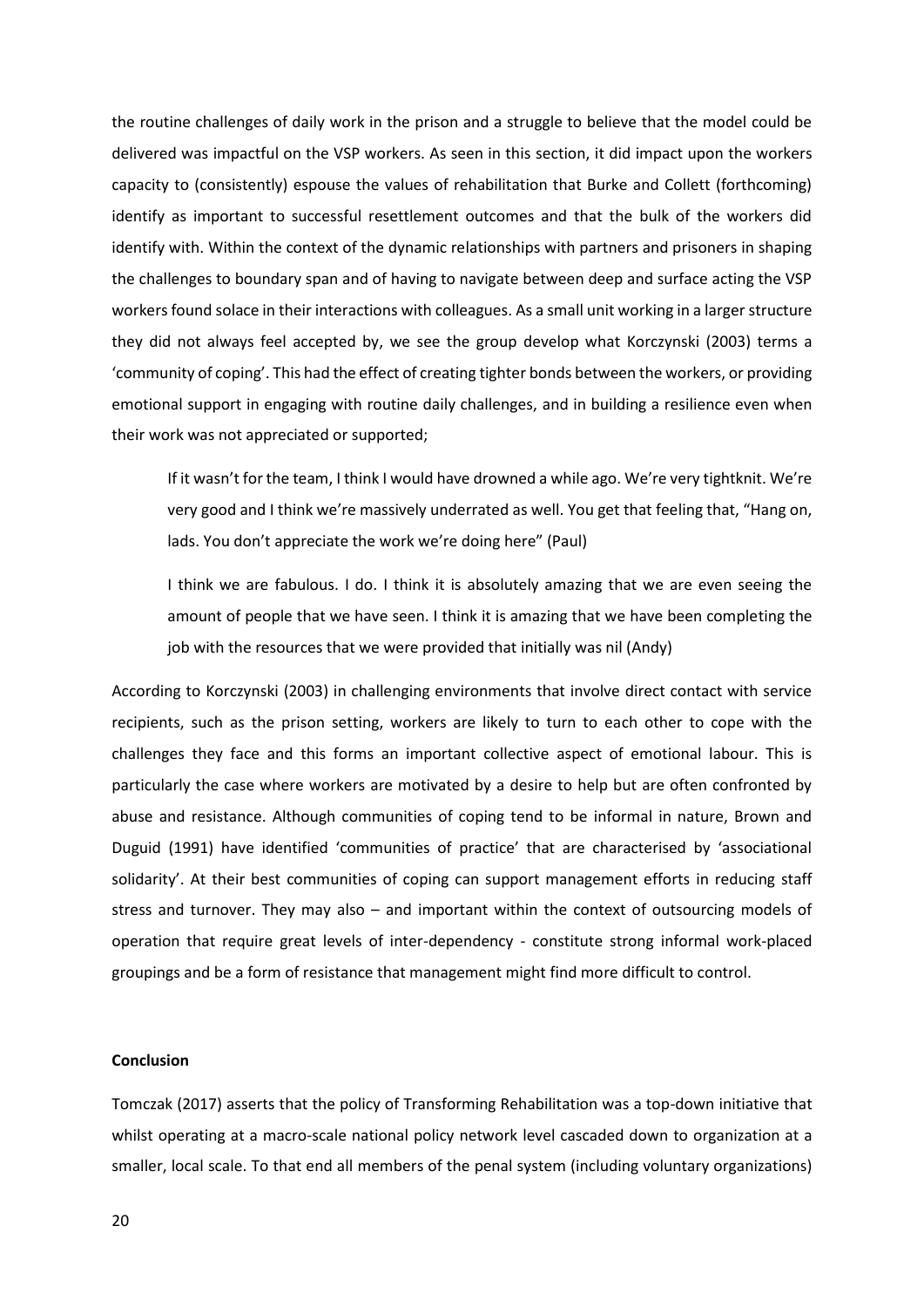have to be actively involved in translating thought and action, giving rise to struggles, accommodations and alliances in the process. This was certainly the case for those staff working for the contracted resettlement provider in our case study as they endured the 'struggles, accommodations and alliances' referred to in the quote above. Their ability to provide good service was externally constrained by physical and resource limitations, inducing in our sample a range of emotions that generated stress and professional uncertainty. However, they also displayed a resilience and became a close-knit unit and this enabled them to cope with, and adapt to, the stressful working environment they found themselves in.

Our study demonstrates how important the professional context practitioners find themselves within is when we then attempt to interpret and understand the operational and emotional challenges of their position. In our case study the VSP practitioners were placed in the physical space of the prison and tasked with conducting initial assessments of prisoner's needs, of introducing prisoners to a range of resettlement interventions, and of working with prison and community based criminal justice rehabilitation partners to administer these. The need to engage a variety of audiences in the delivery of these tasks presents professional challenges, engaging individuals with complex needs and chaotic lifestyles on one hand induces challenge. Whilst then engaging with experienced criminal justice practitioners and providing them with clear information about an individual's needs and ensuring a continuum of service provision operates involves other pressures and expectations. These activities in and of themselves involve VSP workers regulating their emotions, to protect their professional and personal esteem, and to boundary span in ways that emotional labour theory has established as impactful.

But more than the practical challenges of operating in the site of the prison we have to recognise that the VSP workers and the (sub-contracted) organisation they worked for operated within a political context that had deep impacts on their personal and professional esteem. Under the reforms implemented by Transforming Rehabilitation in 2013 probation organisations were split and probation practitioners were dispersed within different probation organisations (to some extent they remained within the same sector, performing similar roles). But for our VSP workers here they were introduced into this sector, the role of their organisation in administering Through the Gate provision was new and the workers and the model by extension became the embodiment of TR for many. It meant that the worker's place and role became politicised and can help explain some of the antagonisms the workers reported here in their professional relationships with other groups. As we demonstrated, VSP workers in our study needed to constantly negotiate the legitimacy of their role with prisoners (who on occasion viewed their role with suspicion); probation staff (who at times felt the organisation had moved into their territory without justification) and prison staff (who remained unconvinced by the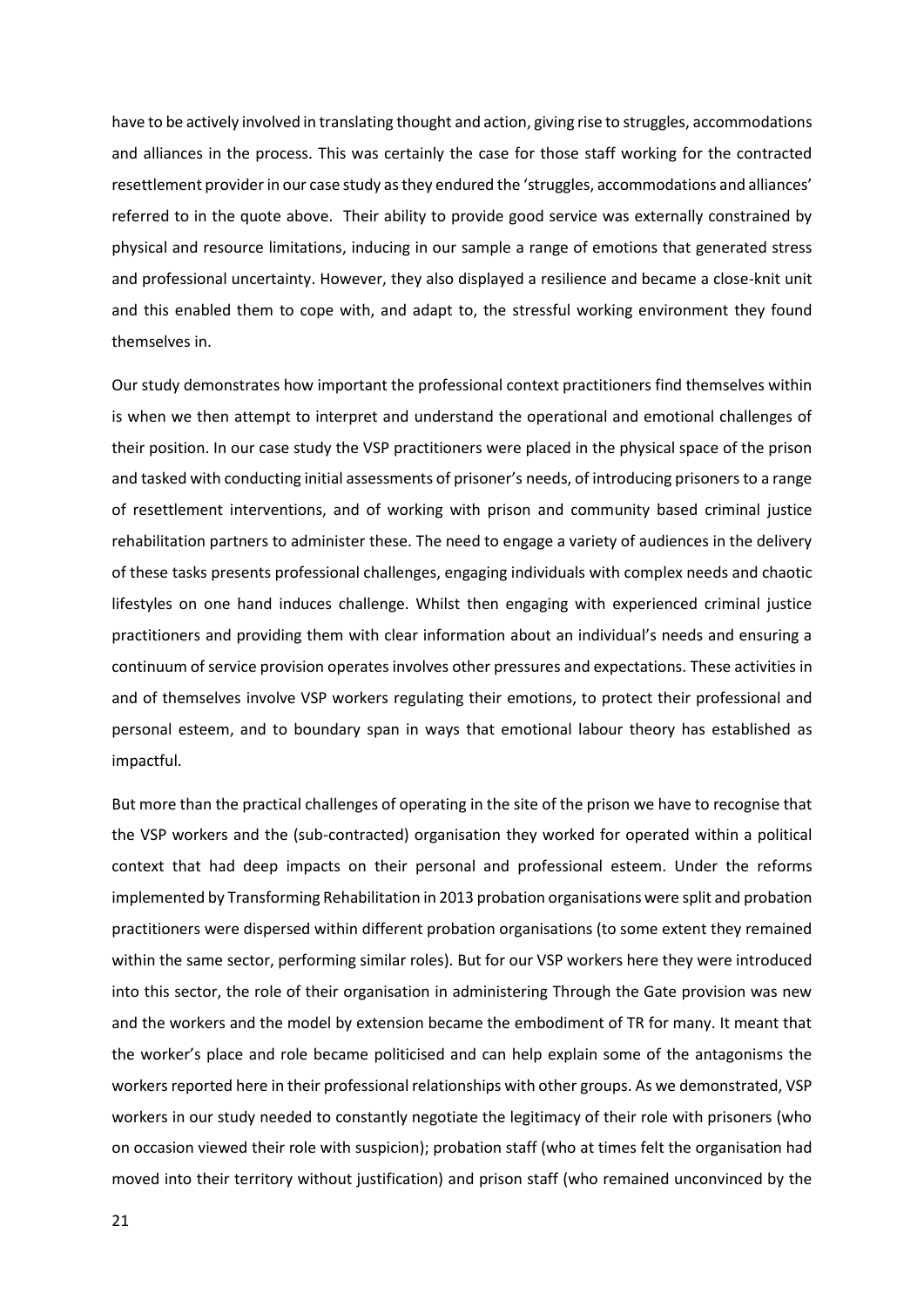value of allowing them to operate). It is within this challenging and charged climate that professionals shaped their identity and found themselves in continued and deep negotiation concerning their (employment-induced) emotional well-being.

The government has recently announced that probation services will be brought back under publicsector control following on-going criticisms from a range of stakeholders including the Chief Inspector of Probation who in her final report went as far as to describe the current arrangements as being 'irredeemably flawed' (HMI Probation, 2019:3). However, in the proposed model (MoJ, 2019) some 35 per cent of interventions will still be delivered on a contractual basis. Regional Directors will adopt a 'dynamic framework' (Ibid. :25) in order to commission resettlement services according to the needs of local areas and local service users. For the contracted resettlement provider in our study the uncertainty as to whether they will continue to provide these services after the contracts expire in 2020 creates further liminality and anxiety for those staff involved.

The findings from our study would suggest that commissioners need to be more aware of the emotions involved in such work than was evident in the period of transition that we observed. Fowler et al. (2018) contend that the use of emotion has been marginalised from policy over the past thirty years. This, we would argue, has led to the neglect of an important aspect of working with those subject to penal sanctions. Acknowledging the emotions involved in this type of work is not about being soft on crime or failing to recognise the harms caused by criminality. It is these 'soft skills' that enable practitioners to achieve the 'hard work' of managing and enabling change in those they work with (Knight, 2014). Solely focussing on processes and denying the emotional aspects of such work and ignoring the impact upon those tasked with delivering these services is ultimately likely to be detrimental to the effective implementation of new initiatives regardless of their relative merits as our case study of a contracted resettlement provider highlights.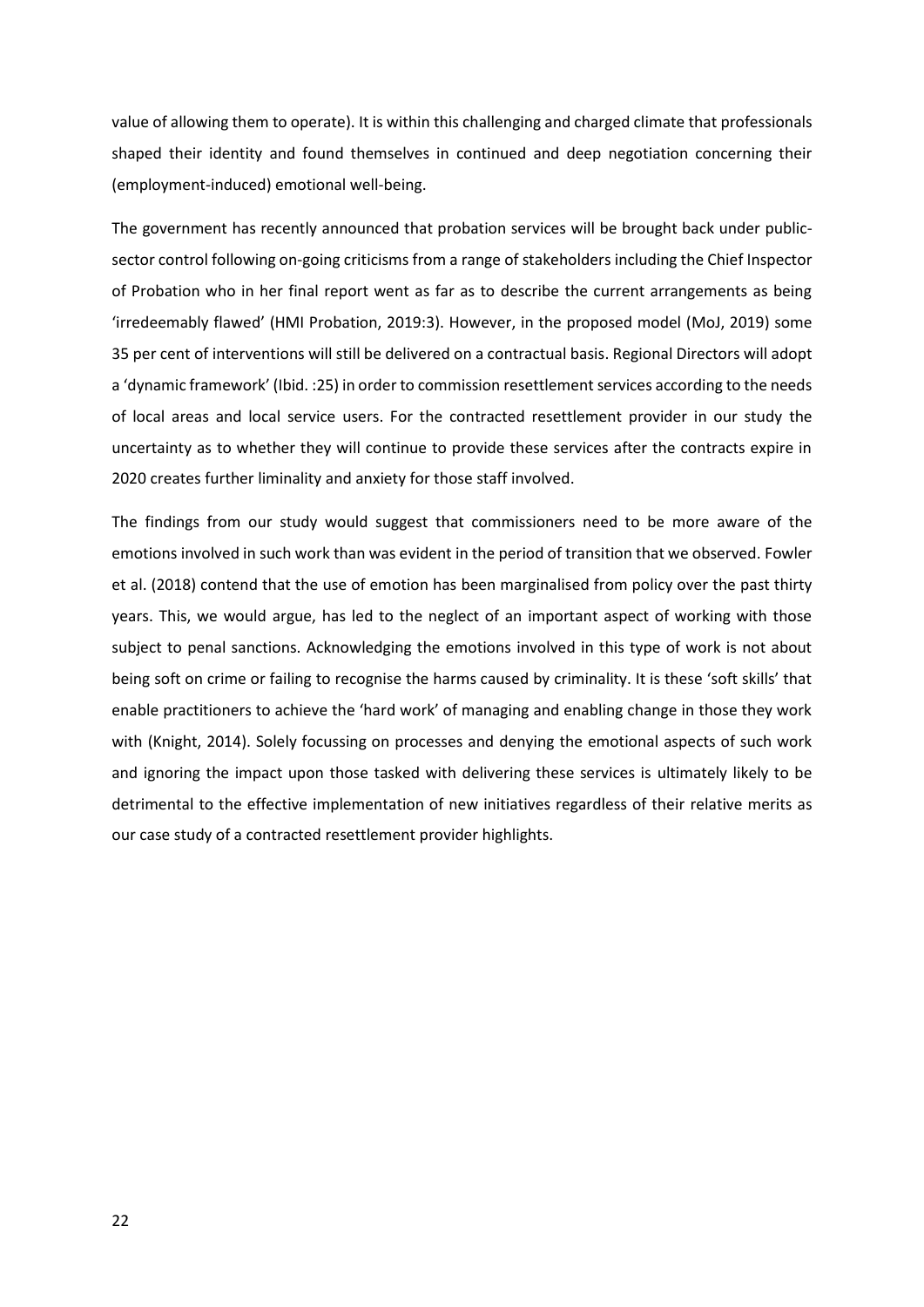# **References**

Brown, J. S., Duguid, P., (1991). Organizational learning and communities of practice: toward a unified view of working, learning and innovation in Lesser, E.L Fontaine M. A., Slusher, J. A. (Eds.), *Knowledge and Communities*. Oxford, Butterworth Heinemann

Burke, L., Collett, S., (2015). *Delivering Rehabilitation - The Politics, Governance and Control of Probation.* Abingdon: Routledge.

Burke, L., Collett, S., (2016). Transforming Rehabilitation: Organizational bifurcation and the end of probation as we knew it?. *Probation Journal*. 63(2), 120-135.

Burke, L. and Collett, S. (2020) The Gift Relationship: What we lose when rehabilitation is privatised in Bean, P. (eds) *Privatisation and Criminal Justice.* Abingdon, Routledge.

Burke, L., Millings, M., Robinson, G., (2017). Probation migration(s): Examining occupational culture in a turbulent field. *Criminology and Criminal Justice*. 17(2), 192–208.

Caldwell, D.F. and O'Reilly, C.A. (1982) Boundary spanning and individual performance: The impact of self-monitoring. *Journal of Applied Psychology.* 67(1), 124-127.

CJJI (Criminal Justice Joint Inspection). (2016). *An Inspection of Through the Gate Resettlement Services for Short-Term Prisoners.* London: HM Inspectorate of Probation and HM Inspectorate of Prisons.

Clinks (2018) Changing times – challenging times. Clinks.

Crawley, E., (2004). *Doing Prison Work: The Public and Private Lives of Prison Officers.* Cullompton, Willan.

Elfenbein, H., (2007). Emotion in organizations: A review and theoretical integration. *Academy of Mangement Annals*. 1, 315-386.

Fowler, A., Phillips, J., Westaby, C., (2018). Understanding emotions as effective practice in English probation: the performance of emotional labour in building relationships, in Ugwudike, P., Raynor, P., Annison, J. (Eds.), *Evidence-Based Skills in Criminal Justice.* Bristol, Policy Press, pp243-262.

Grootegoed, E., Smith, M., (2018). The emotional labour of austerity: How social workers reflect and work on their feelings towards reducing support to needy children and families. *The British Journal of Social Work*. 48(7), 1929–1947.

HMIP., (2018). *Probation Supply Chains: A thematic inspection by HM Inspectorate of Probation.*  https://www.justiceinspectorates.gov.uk/hmiprobation/wp-

content/uploads/sites/5/2018/04/Probation-Supply-Chains-Thematic-Report.pdf (accessed 23 July 2019).

Hochschild, A.R., (1983). *The Managed Heart: Commercialization of Human Feeling*. Berkeley, University of California Press.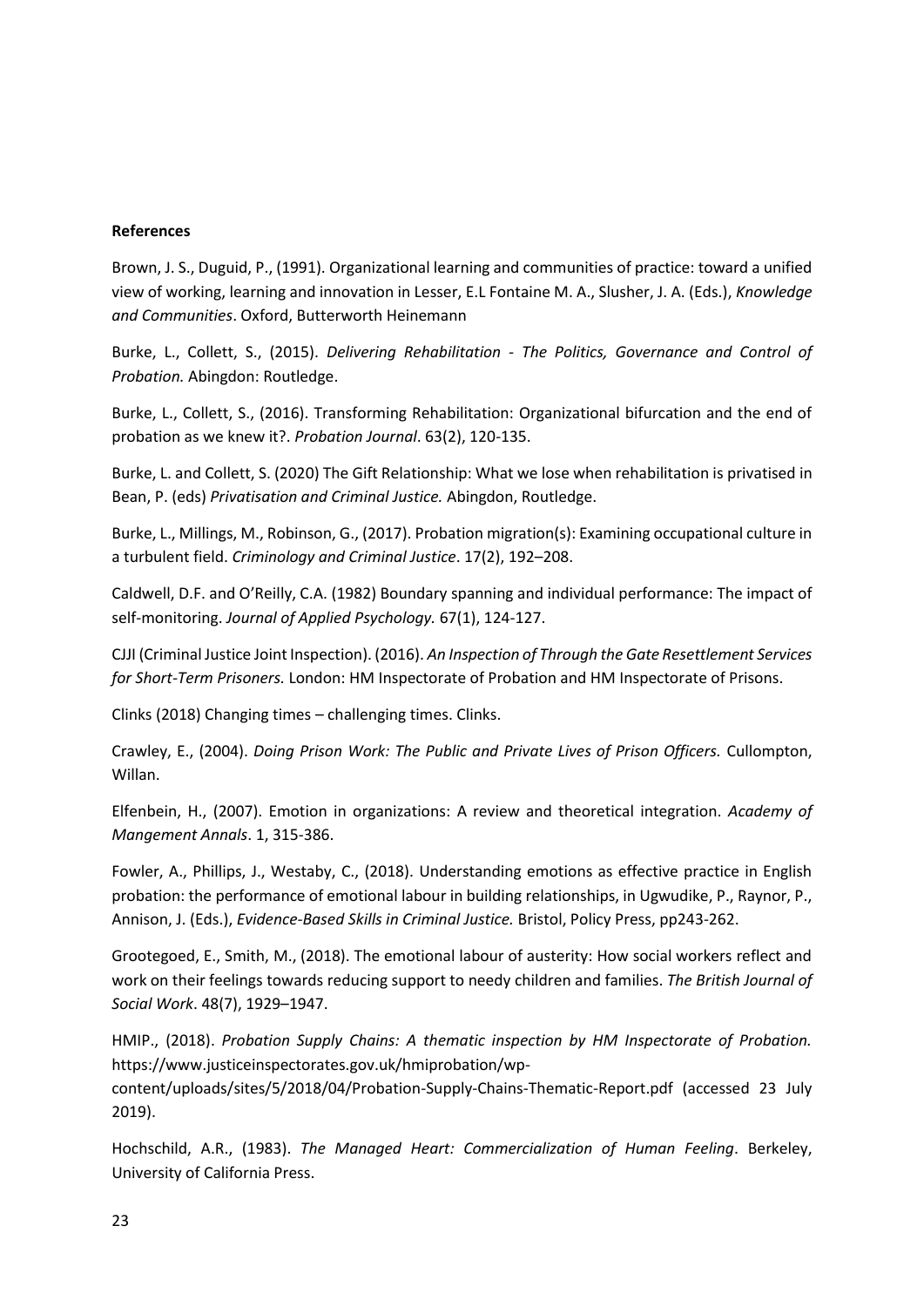House of Commons Committee of Public Accounts., (2016). *Transforming Rehabilitation: Seventeenth report of session 2016–17.* London, House of Commons.

Hucklesby, A., Corcoran, M., (2016). *The Voluntary Sector and Criminal Justice*. Basingstoke, Palgrave MacMillan.

Humphrey, R.H., Ashforth, B.E., Diefendorff, B.E., (2015). The bright side of emotional labour. *Journal of Organizational Behavio*r. 36, 749-769.

Justice Select Committee (2018) 2013a HC (2013-14) 94, Q179

Kirton, G., Guillaume, C., (2019). When Welfare Professionals Encounter Restructuring and Privatization: The Inside Story of the Probation Service of England and Wales. *Work, Employment and Society*. DOI: 10.1177/0950017019855229.

Knight, C., (2014). *Emotional Literacy in Criminal Justice: Professional Practice with Offenders.*  Basingstoke, Palgrave MacMillan.

Knight, C., Phillips, J., Chapman, T., (2016). Bringing the feelings back: Returning emotions to criminal justice practice. *British Journal of Community Justice*. 14(1), 45-58.

Korczynski, M., (2003). Communities of coping: collective emotional labour in service work. *Organization*. 10(1), 55-79.

Lumsden, K., Black, A., (2018). Austerity policing, emotional labour and the boundaries of police work: An ethnography of a police force control room in England. *British Journal of Criminology.* 58(3), 606- 623.

Maguire, M., (2016). Third Tier in the Supply Chain? Voluntary Agencies and the Commissioning of Offender Rehabilitation Services, in Hucklesby, A, Corcoran, M. (2016), *The Voluntary Sector and Criminal Justice*. Basingstoke, Palgrave MacMillan, pp43-70.

Martin, C., Frazer, L., Cumbo, E., Hayes, C., O'Donoghue, K., (2016). Paved with Good Intentions: The Way Ahead for Voluntary, Community and Social enterprise Organisations, in Hucklesby, A, Corcoran, M. (2016), *The Voluntary Sector and Criminal Justice*. Basingstoke, Palgrave MacMillan, pp15-42.

Mastracci, S.H., Newman, M.A., Guy, M.E., (2006). Appraising emotion work: Determining whether emotional labor is valued government jobs. *American Review of Public Administration.* 36(2), 123-138.

Millings, M., Burke, L., Robinson, G., (2019a). Lost in transition? The personal and professional challenges for probation leaders engaged in delivering public sector reform. *Probation Journal*. 66(1), 120-135.

Millings, M., Taylor, S., Burke, L., Ragonese, E., (2019b). Through the Gate: The implementation, management and delivery of resettlement service provision for short-term prisoners. *Probation Journal.* 63(1), 77-95.

Ministry of Justice., (2013). *Transforming Rehabilitation: A revolution in the way we manage offenders.* London, Stationary Office.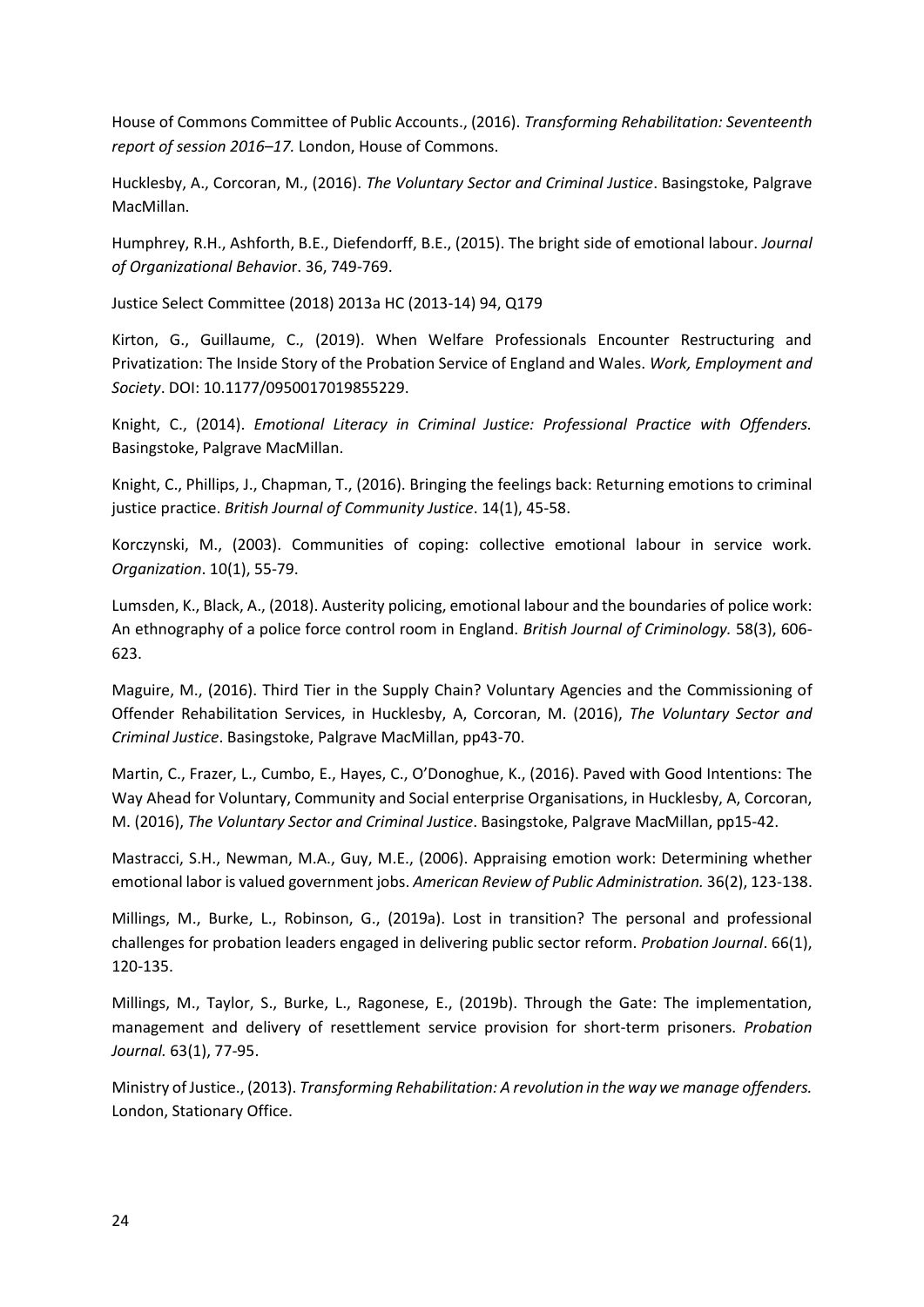Ministry of Justice (2018a) *Press Release: Justice Secretary outlines future vision for probation.* Available at: https://www.gov.uk/government/news/justice-secretary-outlines-future-vision-forprobation (last accessed 23rd July 2019)

Ministry of Justice., (2018b). *Proven Reoffending Statistics Quarterly Bulletin, October 2016 to December 2016*.

https://assets.publishing.service.gov.uk/government/uploads/system/uploads/attachment\_data/file /751109/proven\_reoffending\_bulletin\_October\_to\_December\_16.pdf (accessed 23 July 2019),

Ministry of Justice. (2019). *Strengthening Probation, Building Confidence: The Government's Response to the Consultation.* London, HMSO.

Morris, J.A., Feldman, D.C., (1996). The dimensions, antecedents and consequences of emotional labor. *Academy of Management Review*. 21, 986-1010.

National Audit Office (2016) *Transforming Rehabilitation*. Available at: https://www.nao.org.uk/wpcontent/uploads/2016/04/Transforming-rehabilitation.pdf (last accessed 20th November 2019)

National Audit Office (2017) *Investigation into Changes to Community Rehabilitation Company Contracts*. Available at: https://www.nao.org.uk/wp-content/uploads/2017/12/Investigation-intochanges-to-Community-Rehabilitation-Company-contracts.pdf (last access 20th November 2019)

Needham, C., Mastracci, S., Mangan, C., (2017). The emotional labour of boundary spanning. *Journal of Integrated Care*. 25(4), 288-300.

Phillips, J., Westaby, C., Fowler, A., (2016). 'It's relentless: The impact of working primarily with highrisk offenders. *Probation Journal*. 63(2), 182-192.

Phillips, J., (2019). *Emotion in probation*. https://www.napomagazine.org.uk/2019/06/14/emotion-inprobation/ (accessed 23 July 2019).

Robinson, G., Burke, L., Millings, M., (2016). Criminal Justice Identities in Transition: The case of Devolved Probation Services in England and Wales. *British Journal of Criminology*. 56(1), 161–178.

Robinson, G., Burke, L., Millings, M., (2017). Probation, Privatisation and Legitimacy. *Howard Journal of Crime and Justice*. 56(2), 137–157.

Taylor, S., Burke, L., Millings, M., Ragonese, E. (2017). Transforming Rehabilitation during a penal crisis: A case study of through the gate services in a resettlement prison in England and Wales. *European Journal of Probation*. 9(2), 115–131.

Tidmarsh, M., (2019). Transforming Rehabilitation: Probation practice, architecture and the art of distributions. *Criminology & Criminal Justice*. DOI: 10.1177/1748895819848801.

Tomczak, P.J., (2017). *The Penal Voluntary Sector*. Abingdon: Routledge.

Tomczak, P.J., Albertson, K.E., (2016). Prisoner relationships with voluntary sector practitioners. *The Howard Journal of Crime and Justice*. 55(1), 57-72.

Walker, S., Annison, J., Beckett, S., (2019). Transforming Rehabilitation: The impact of austerity and privatisation on day-to-day cultures and working practices in 'probation. *Probation Journal*. 66(1), 113- 130